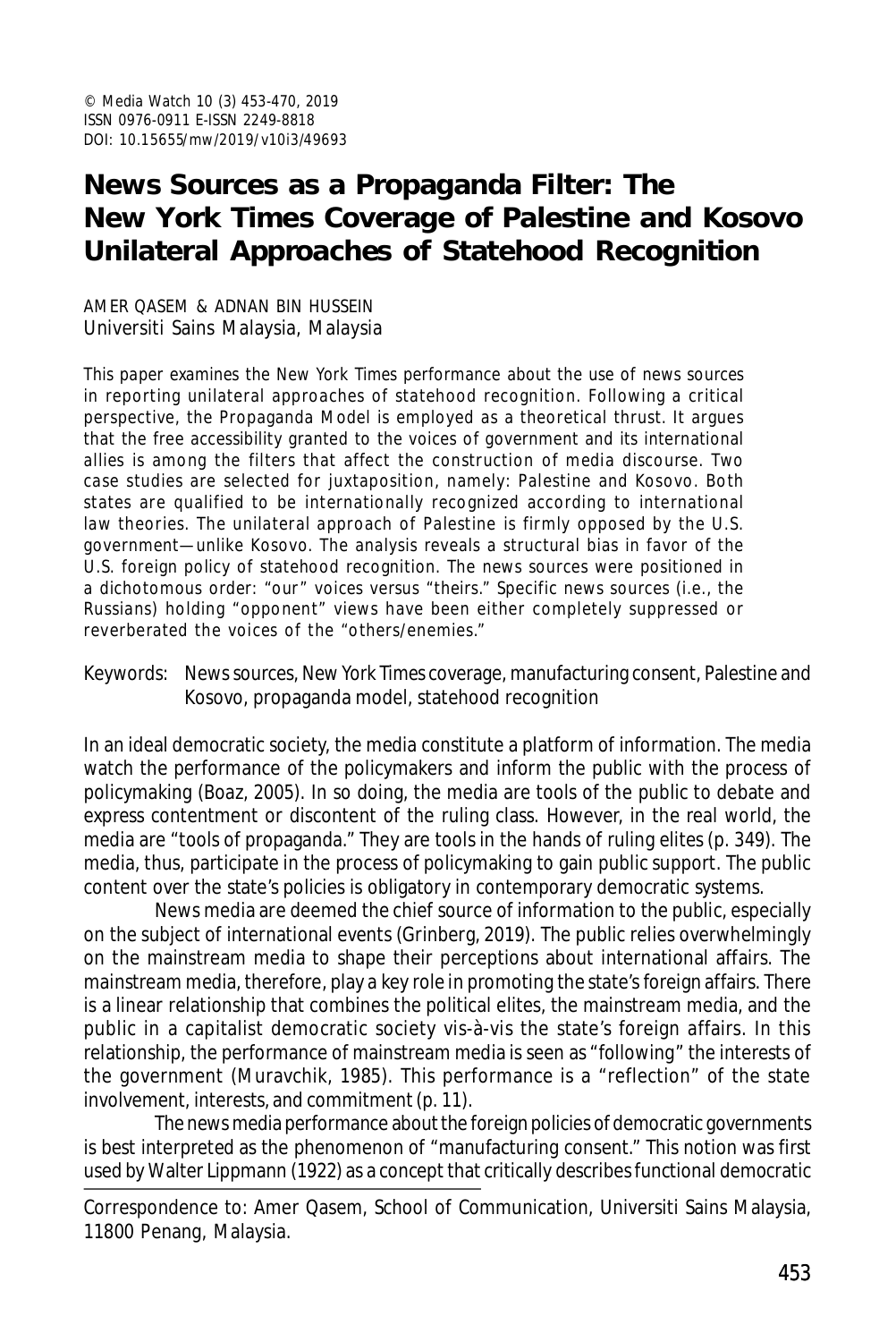governments. In 1988, it was again employed by Herman and Chomsky in a way that introduces mainstream media in capitalist democracies as powerful ideological organizations. Manufacturing consent could be defined as the process of gaining public support—using mainstream media—over the state's foreign policies that serve the interests of political elites. The news media construct their discourses in a way that promotes the elites' agendas.

Advocates of the critical school, at the main, have dedicated their efforts to assess media behavior in reporting international conflicts, political crises, and natural disasters. More attention was paid to study the phenomenon of manufacturing the public's consent over the foreign policy of military and humanitarian interventions. Still, there is a noticeable dearth in scholarly research that examines how public consent is manufactured about foreign policies of diplomacy (i.e., statehood recognition). More attention was directed to political crises and how the western media promote involvement in international conflicts. For instance: the 1998-99 Kosovo Crisis (Balabanova, 2017; 2010; Bharthapudi, 2012); the 2003 Iraq War (Kennis, 2015a; Phillips, 2008; Boyd-Barrett, 2004; Chomsky, 1991), the North and South Korea Crisis (Moon, 2018); the liberation war of Bangladesh (Hossain, 2015); the U.S. intervention in Libya, Syria and Egypt (Zollmann, 2017) and the policy of U.S. Navy presence in Puerto Rico (Kennis, 2015b); crises within the Palestinian-Israeli conflict (Arqoub and Ozad, 2019; Qasem and Hussein, 2018).

Further, some scholarly attention was paid to support and oppose elections in allied and non-allied regimes of the U.S. (MacLeod, 2018; 2019; Herman and Chomsky, 1988, 2002). Most importantly, assessing the western media performance, in general, and the U.S. mainstream media specifically, regarding U.S. foreign policies of diplomacy (i.e., statehood recognition) has almost not been devoted. Albeit statehood recognition at present is subject to diplomatic relations among states, the international law contains criteria to determine which entities are eligible to be upgraded to states. It is crucial, at first, to clarify the intersection between governments' foreign diplomacy and international law on the topic of statehood recognition.

### **Statehood Recognition: A Foreign Policy of Diplomacy**

Creating a state and consequently having it recognized is a debatable issue. It is subject to political considerations and certain legal criteria. The overlapping between political agendas and international law complicates the process of recognizing an entity as a state. After World War II ended, a major trend in the field of international law has taken the position of considering statehood recognition as a question of policy—not of law (Lauterpacht, 1947). This orientation is still strongly supported. Rich (1993) emphasizes that statehood recognition is becoming more optional and at states' discretion (p. 36). At present, the most important component to achieve a full statehood recognition is by receiving a unilateral acceptance and abstention from the permanent members of the U.N. Security Council (UNSC) (Panganiban, 2016). The process of statehood recognition, thus, is framed as a foreign policy rather than an exercise of international law. Statehood recognition is strongly affected by international relations with superpower states. This also demonstrates how much recognition by a superpower state, such as the U.S., is influential and determinant.

Two case studies of statehood recognition are adapted for juxtaposition, namely: Palestine; and Kosovo. The selection is purposive. Both states are not full members at the U.N., and their applications at the UNSC were threatened to be vetoed. Both states need the support of the permanent members of the UNSC to be upgraded to full U.N. member states.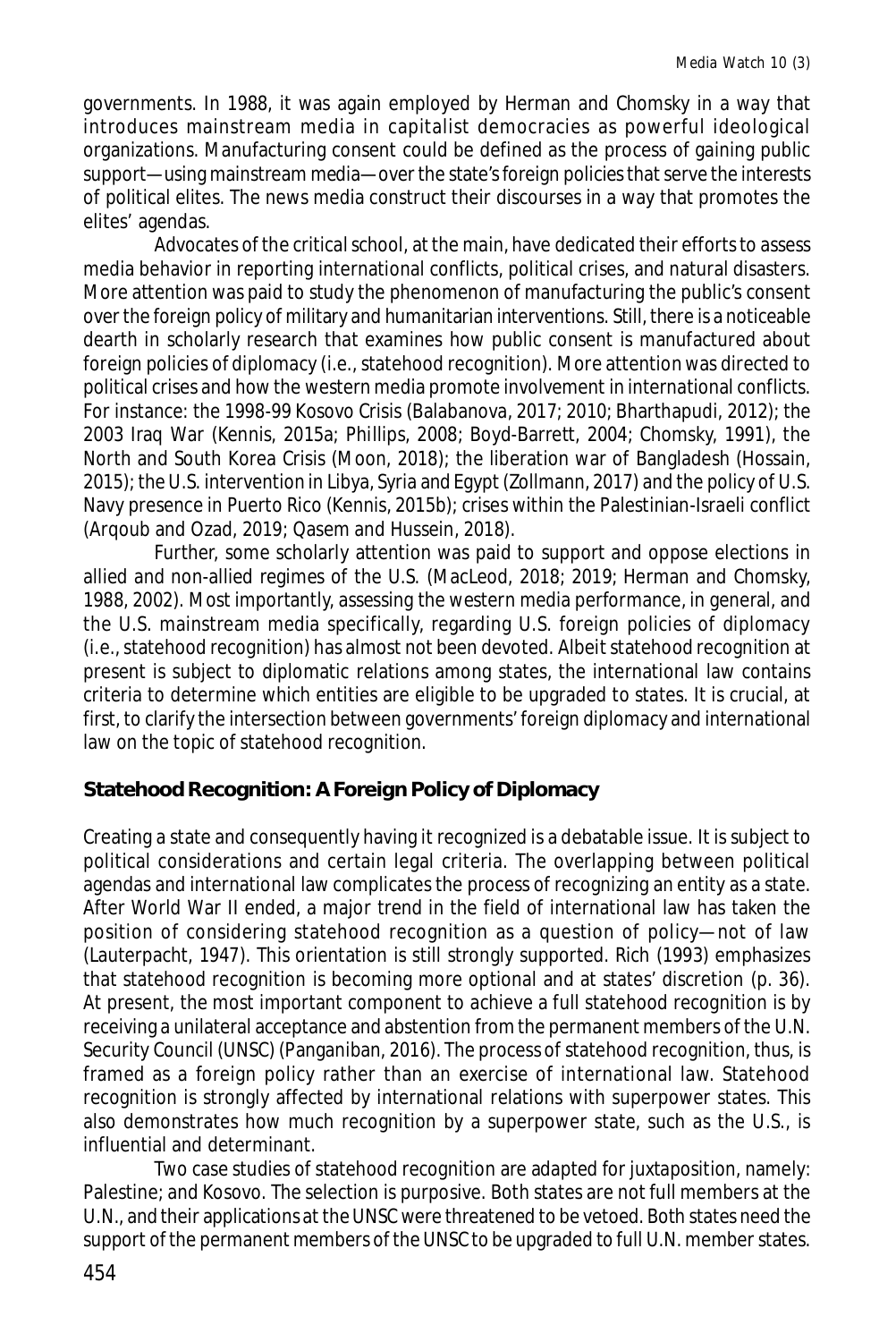However, Kosovo was immediately recognized by the U.S. after it declared its independence in February 2008. Britain and France recognize it, too. But, Russia and China are against its independence and recognition.

Meanwhile, the State of Palestine is still not recognized by the U.S. although it was upgraded into an observer state at the U.N. in November 2012. Neither France nor Britain officially recognizes it. However, it has been recognized by Russia and China since 1988.

### **The U.S. Foreign Policy of Statehood Recognition**

The U.S. is the only leading capitalist and a democratic system where no labor parties are involved in its political structure. Its foreign policies—whether trade, defense, foreign aid, intelligence, sanctions, or diplomacy—are powerful and prominent. Within the context of achieving a fully independent and sovereign Palestinian state, the U.S. recognition is vital. By opposing Palestine's recognition, the U.S. is deemed the major actor that prevents granting Palestine a sovereign status and full membership at the UNSC. The U.S. opposes the Palestinian unilateral approach in pursuing statehood. It also stands against Palestine's international recognition. Contrariwise, the unilateral declaration of Kosovo independence by the ethnic Albanians was immediately supported. To a great degree, the U.S. pushed forward, adopting a U.N. unilateral plan for Kosovo independence.

Such an outcome puts the U.S. opposition to the Palestinian unilateral approach into question. To date, the U.S. insists on a bilateral approach to achieve Palestinian statehood. Its official position manifests in condemnation, disapproval and calling for non-preconditioned negotiations with Israel. According to Chomsky (2016), accepting the American offer means that the Palestinians will negotiate while the Israeli illegal settlements continue proliferating. He construes that the peace process will remain in the hands of the U.S., the senior ally to Israel, instead of being the administrated by a relatively neutral state (pp. 138-139). Likewise, Falk (2013) sees the Palestinian refusal of the American request since September 2010 is logically valid for because they have the right to search for alternative solutions that guarantee to achieve a full sovereign and independent statehood (p. xvii).

After the UNGA upgraded the status of Palestine to an observer state in 2012, the Palestinian unilateral approach started witnessing a growing international momentum of support. Sweden (October 2014) and the Vatican (May 2015) have officially recognized the State of Palestine. A significant wave of European Parliamentary resolutions encouraging its official recognition (e.g., the British Parliament vote (October 2014); the French Parliament vote (December 2014); and the European Parliament vote (December 2014)). At the same time, the European Parliament has also voted on reversing the terrorist labeling of Hamas. During the same period, Hamas and Fatah have signed a reconciliation agreement (April 2014) and consequently formed a national unity government in Gaza Strip and the West Bank (June 2014). They joined several significant international organizations and signed several international treaties (e.g., the International Criminal Court (ICC) (April 2015); the Rome Statute (January 2015); the U.N. Convention of the Law of the Sea (June 2016)).

Following the declaration of independence in February 2008, several events about Kosovo's unilateral approach of statehood have taken place. On April 2008, the government approved a new Constitution. It also submitted a membership application to the EU. On November 2009, Kosovo held its first local elections. On the other hand, Serbia demanded the U.N. revise Kosovo independence (October 2008). At the international level, several countries recognized Kosovo independence. On top of them is the U.S. (February 2008), the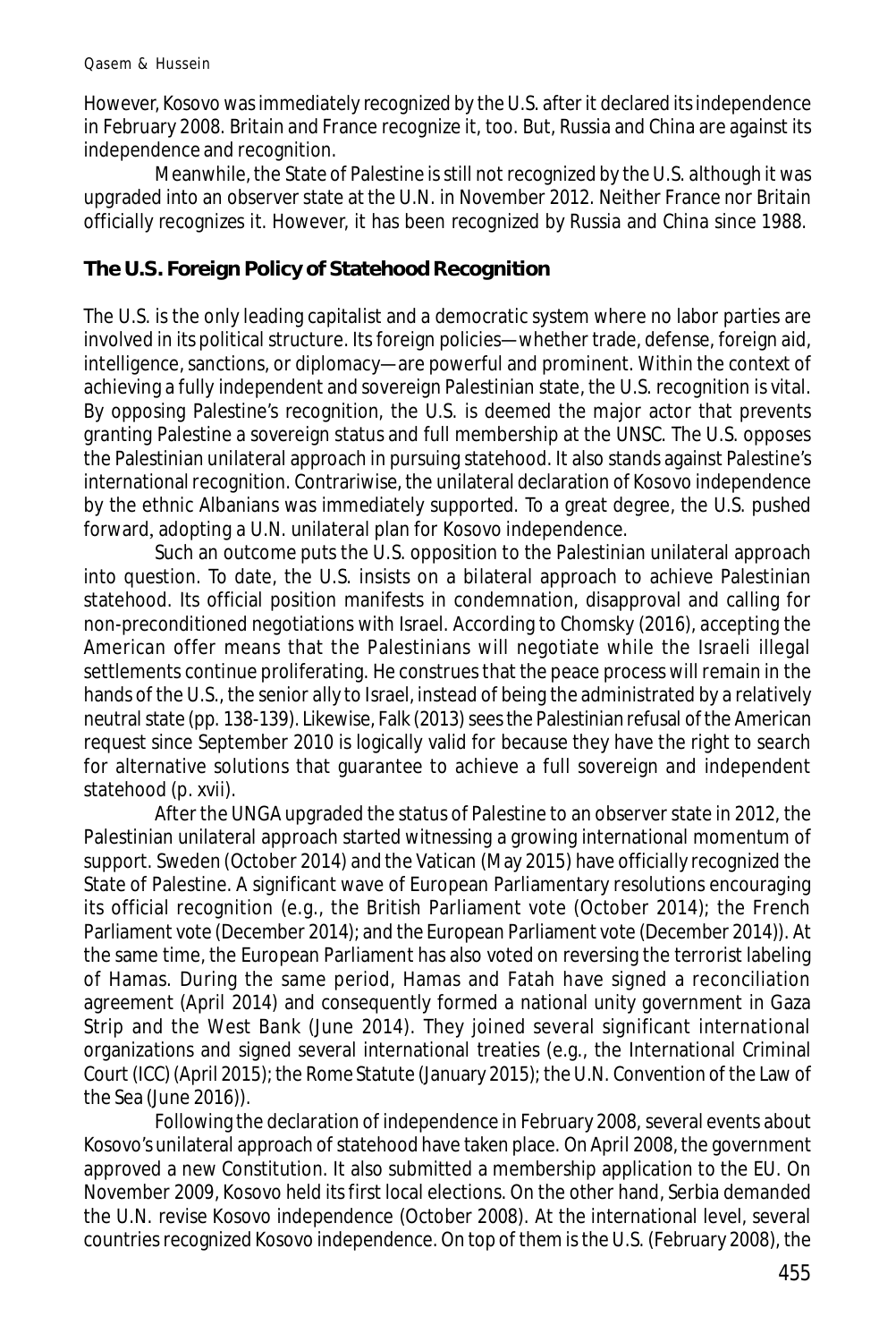EU recognition of Kosovo, and the triple recognition by Croatia, Hungary, and Bulgaria (March 2008). The advisory opinion of the International Court of Justice (ICJ) on the legality of Kosovo's independence was also one of the related key events (July 2010).

As a leading democratic country, the U.S. shows a double-standard foreign policy of statehood recognition. The U.S. public opinion is determinant and has the power to gain support for the U.S. official recognition of Palestine statehood. It is crucial, therefore, to investigate how the U.S. administration maintains its position of opposing Palestine's recognition in the face of the growing momentum of international support. On the other hand, it is also essential to examine how it supports Kosovo statehood against the voices of opposition, especially those of Serbia and its ally, Russia.

#### **News Sources as a Propaganda Filter**

Herman and Chomsky (1988) have developed the Propaganda Model (PM) to examine the phenomenon of "manufacturing consent." It primarily constitutes a critical assessment of U.S. media performance (Herman, 2018, p. 54). It suggests that U.S. corporate and political elites pursue foreign policies that serve their interests. To gain public support over these policies, they rely on the U.S. mainstream media as the major source of information for the public. Critical media scholars argue that the U.S. media behavior is significantly influenced by American rationales, elite interests and standards (Guyot, 2009, p. 69; Bennett, 2016; Kennis, 2015a; 2015b; Lancaster, 2008; Bennett et al., 2007; Bagdikian, 2004; Boyd-Barrett, 2004; Kozol, 2004; Herman, 2018; 2000; 1996; 1993; Herman and Peterson, 2000; Hertog, 2000; Zaller and Chiu, 1996; Bennett, 1990; Hertsgaard, 1988; Hallin, 1984).

The news media maintain strong effects. They can mobilize public support and gain their consent, especially over foreign policies. They are not independent. The PM explains this alignment between the mainstream media and the elites' interests. The U.S. mainstream media are subject to several structural factors (filters) that control their performance and direct them in a way to serve the agenda of corporate/political elites. These factors are media ownership, advertising as the major income of news media, the free accessibility of the state into the news content, the "flaks" as watchers of media performance and the dominance of anti-Communism ideology. The scope of this article is principally focused on how the reliance on "our" news sources contributes to manufacturing public consent over the U.S. foreign policy of statehood recognition.

Media's strong dependency on the government as the major source of information has a negative impact. Businesspersons and experts funded by the government are also deemed among those primary sources of information. Herman and Chomsky (2002) argue that the mainstream media are involved in an interdependence relationship with these powerful sources of information. Economic necessity and mutuality of interests rule this relationship (p. 18). There is a clear inclination toward favoring official news sources (such as those of the White House, the U.S. Department of State, the Pentagon and the like). These sources of information cost notably less than unofficial ones due to its regularity, newsworthiness, and scheduled flow. Besides, the official news sources are not investigative-oriented demanding (p. 19). These sources are claimed to be the accurate, prestigious, credible, and objective choice for the sake of avoiding bias accusations. As for the mutuality of interests, official news sources exploit the "licensed" access to media and direct the flow of information in line with their agendas and frameworks (p. 23). The mainstream media, in turn, will remain the major platform and the main source of information for the public.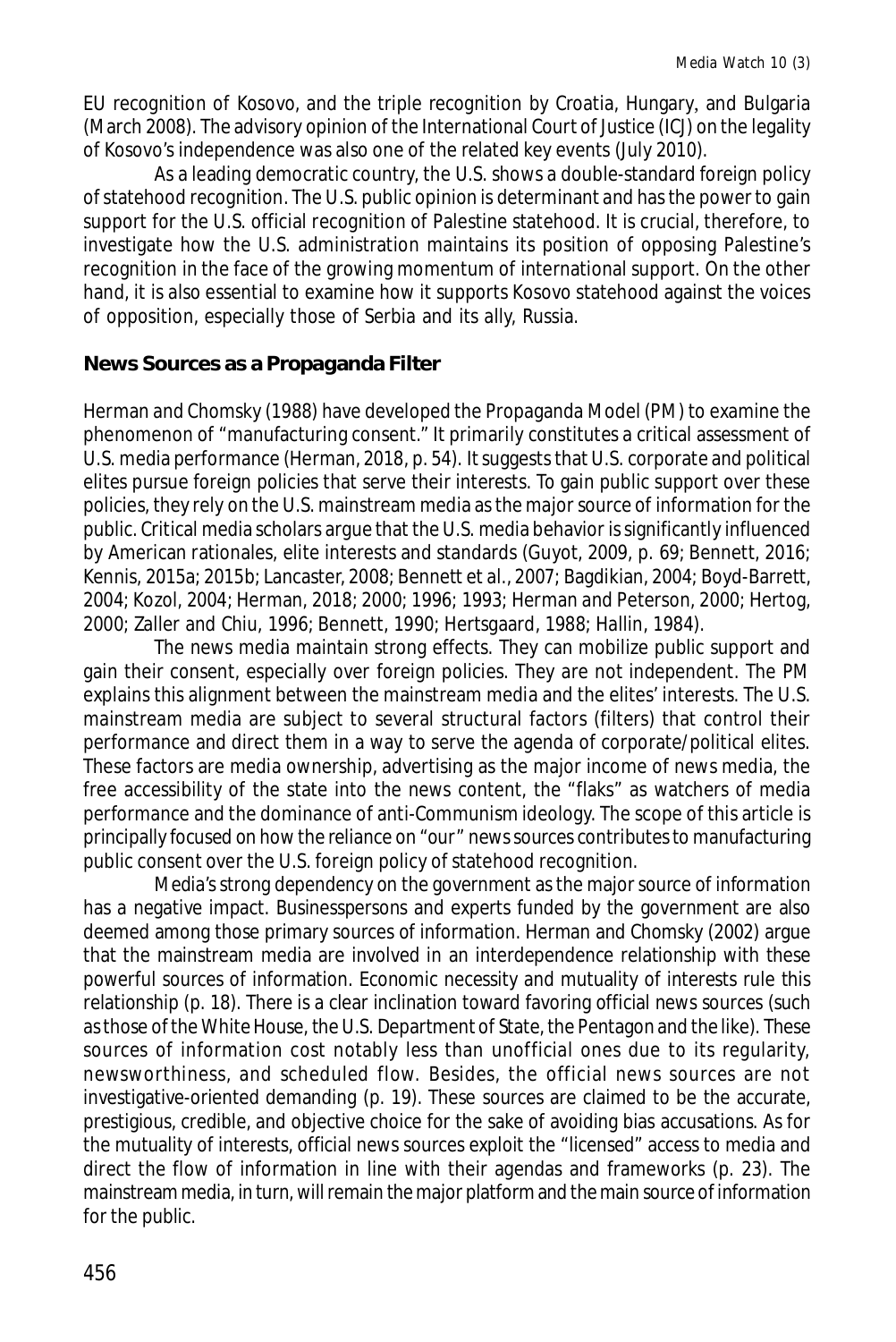### **Dichotomization Hypothesis**

The PM assumes that the mainstream media will offer notable accessibility to the voices of the corporate/political elites over the unofficial and the "others" point of view. This very assumption interlocks with Bennett's (1990) and Zaller and Chiu's (1996) Hypothesis of Indexing. The journalists are inclined to "index" their coverage to illustrate the variety of standpoints within the government. They are more hawkish than the state's official news sources when they are facing "the enemy." They are also more dovish during military setbacks scenarios. The mainstream media are biased in favor of the government's positions, especially during foreign policy crises. Journalists "index" their coverage in the direction of the government's opinion (Bennett, 1990). Along the same line, Zaller and Chiu (1996) argue that the journalists "follow" the direction of the government officials on how to label the foreign policy news—whether dovish or hawkish (p. 399). In reporting the state's foreign affairs, it is, therefore, crucial to investigate the degree of mainstream media reliance on official news sources that represent the government's voice. The PM hypothesizes an occurrence of the dichotomy between "proponent" and "opponent" voices of a foreign policy, where a clear slant toward government news sources and "proponents" is taking place.

The PM does not examine the effects of the media discourse on public opinion (DiMaggio, 2017). It rather describes how the mass media function following their subordination of the corporate/political elites (p. 276). In particular, it focuses on studying media content (Herman, 2018). This binary structure of media discourse is best represented through the Dichotomization Hypothesis (Bharthapudi, 2012). This hypothesis is considered as the impact of the structural factors of the PM on the related media discourses. More accessibility will be granted to the voices of "our" political elites than "their" voices. In this sense, the hypothesis invites to examine the degree of reliance on the news sources employed in the related discourse.

#### **Methodology**

Qualitative content analysis is applied to the U.S. media coverage of Palestine and Kosovo statehood recognition. The voices of support/opposition of U.S. foreign policy will be identified. To achieve that, the affiliation of all the news sources that appear within the coverage has to be categorized. For instance, if the U.S. Secretary of State quoted directly or indirectly, s/he will be classified following her/his affiliation as a "U.S. administration official." Bearing in mind that the affiliation of news sources does not necessarily mean that the news source is always holding a supportive standpoint of the foreign policy under examination, another step of analysis is adopted. Following Zaller and Chiu's (1996) framework of Power Index, those news sources—regardless of their affiliations—who are supporting the related U.S. foreign policy will be classified as "Proponents." Meanwhile, the voices that hold opposite viewpoints will be regarded as "Opponents." The lexical choices and cohesion of concerned quotations determine the labeling news sources.

### Selected U.S. Mainstream Newspaper

The *New York Times* (NYT) is selected due to its circulation criterion. Very high circulation rates guaranteed to address a large proportion of the audience, which in return enhances the rigor and validity of the data and findings (Ismail, 2010, p. 72). U.S. local media depend on the NYT in reporting international events (Noaks and Wilkins, 2002, p. 655). The NYT is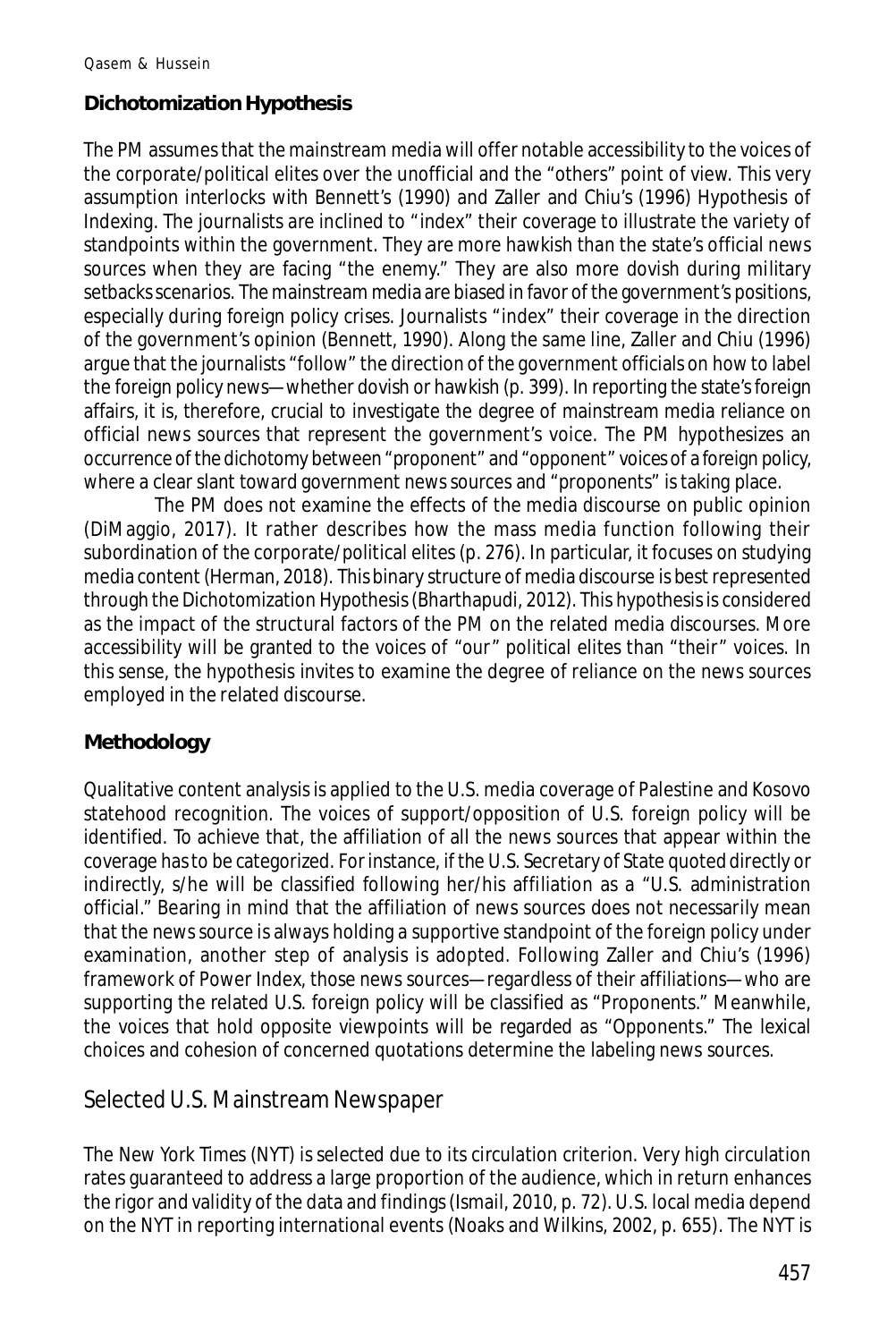deemed the most influential U.S. newspaper (Martin and Hansen, 1998, p. 30) and a master in news-making and public opinion shaping (Aqtash et al., 2004, p. 385; Ten Eyck and Williment, 2003, p. 130; Ross, 2003). By winning 125 Pulitzer prizes-till 2018-it excels all other news organizations. It is known as a "newspaper of record." This daily provides a great understanding of how the U.S. press gathers and disperses information in a democratic society, particularly foreign policy issues (Dickson, 1992, p. 563).

# Timeframe and Selected Periods of Study

Two periods of study are juxtaposed. The first represents the NYT discourse of Palestine statehood recognition. It extends from the date of the Palestinian bid at the UNGA and the recognition of Palestine as an observer state on November 29, 2012, through the date of the 2334 UNSC Resolution on December 23, 2016. This resolution was addressing the Israeli settlements' expansion in the Palestinian occupied territories. The voting has passed with an extreme majority (14:1), where the U.S. abstained without vetoing. It is the first time the U.S. does not veto a U.N. resolution condemns the Israeli occupation. This date marks the end of the first period of study. The second period represents the discourse of Kosovo statehood recognition. It extends from the date of Kosovo declaration of independence on February 17, 2008, through the date of granting the ethnic Albanian government full sovereignty over Kosovo (September 7, 2012).

# Sample of the Data

The data are collected from ProQuest Central Database searching the keywords "Palestine Recognition," "Palestine Statehood," "Kosovo Independence," and "KOSOVO STATEHOOD." Purposive sampling is conducted. A total of 215 news items have been collected. Only those items (news stories, editorials, opinion editorials (op-ed), letters to editor… etc.) that deal with the creation and recognition of Palestine and Kosovo statehood are selected. The coverage that focused on other surrounding conflicts, separatist movements and violent incidents aggravated as a consequence or retaliation outside the borders of Kosovo and Palestine (i.e., separation movements in Abkhazia and South Ossetia) have been eliminated. Sports, obituaries, and feature stories have been excluded, too. Subsequently, 171 news items are under scrutiny (25 and 19 items of Palestine, and Kosovo data have been excluded, respectively). Seventy-eight items are communicated with the discourse of Palestine statehood recognition. Meanwhile, 93 news items represent the discourse of Kosovo statehood recognition.

## **Analysis and Findings**

## Affiliation of News Sources: "Our" Voice is Louder

Within both coverages, major categories of affiliated news sources have been recurrently observed: the U.S. news sources (administration officials, lawmakers of Congress and Senate House, and others who represent the voice of U.S. experts and analysts); U.N. representatives (officials, spokespersons, and workers). Some categories only exist within the discourse of Palestine statehood recognition: Palestinian and Israeli officials; and experts, journalists, and civilians. Similarly, the discourse of Kosovo statehood recognition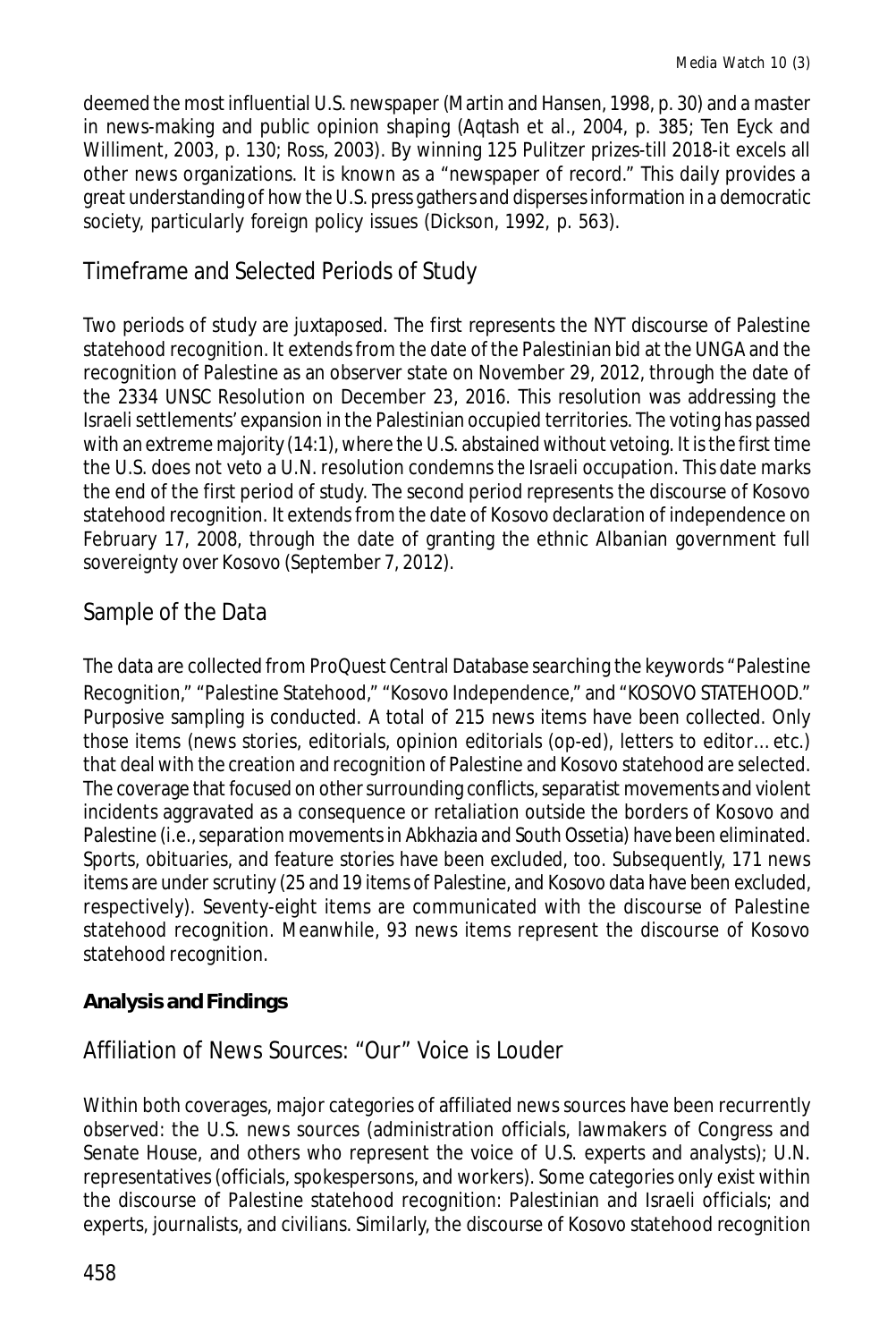has exclusive categories: both ethnic Albanian and Serb officials, experts, journalists, and civilians; Russian officials; and NATO officials (see Table 1).

Overall, the new sources with U.S. affiliation are higher in the discourse of Kosovo statehood recognition (41.7%) than in Palestine (24.0%). The news sources of U.S. administration are almost doubled within the discourse Kosovo statehood recognition (21.8% to 10.2%). The category of U.S. experts is also higher with the related discourse of Kosovo (19.2%) than with Palestine discourse (12.9%). The U.S. lawmakers in both discourse have markedly shown low frequencies (0.9% and 0.7% within Palestine and Kosovo, respectively).

| Table 1. The affiliation of news sources in the NYT coverage of Palestine and Kosovo<br>discourse of statehood recognition |   |
|----------------------------------------------------------------------------------------------------------------------------|---|
| Affiliation of source                                                                                                      | % |
|                                                                                                                            |   |

| F              |                                                                             | $\%$                 |      |
|----------------|-----------------------------------------------------------------------------|----------------------|------|
|                |                                                                             |                      |      |
| 108            | 46                                                                          | 24.0                 | 10.2 |
|                | 4                                                                           |                      | 0.9  |
|                | 58                                                                          |                      | 12.9 |
| 134            | 91                                                                          | 29.8                 | 20.2 |
|                | 43                                                                          |                      | 9.6  |
| 127            | 98                                                                          | 28.2                 | 21.8 |
|                | 29                                                                          |                      | 6.4  |
| a              | 1.3                                                                         |                      |      |
| 57             | 12.7                                                                        |                      |      |
| 18             | 4.0                                                                         |                      |      |
| 450            | 100.0                                                                       |                      |      |
|                |                                                                             |                      |      |
| 178            | 93                                                                          | 41.7                 | 21.8 |
|                | 3                                                                           |                      | 0.7  |
|                | 82                                                                          |                      | 19.2 |
| 28             | 6.6                                                                         |                      |      |
| 35             | 26                                                                          | 8.2                  | 6.1  |
|                | 9                                                                           |                      | 2.1  |
| 113            | 68                                                                          | 26.4                 | 15.9 |
|                | 45                                                                          |                      | 10.5 |
| 14             | 3.3                                                                         |                      |      |
| 10             |                                                                             |                      |      |
|                |                                                                             |                      |      |
| $\overline{0}$ | 0.0                                                                         |                      |      |
|                |                                                                             |                      |      |
|                | Palestinian Others (Experts, analysts, journalists, civilians)<br>49<br>427 | 2.3<br>11.5<br>100.0 |      |

If the comparison is taking place among the categories of each discourse separately, the news sources of U.S. officials will remain the highest (21.8%) in the discourse of Kosovo statehood recognition. The second place is occupied by U.S. experts (19.2%). In total, the U.S. affiliated news sources within Kosovo coverage received the highest frequencies (41.7%). Their quotations are notably higher than all ethnic Albanian sources (8.2%). However, U.S. officials are not dominating Palestine coverage. The Palestinian news sources have received the highest frequencies, 29.8% (officials: 20.2%; non-officials: 9.6%). These initial findings are supporting the theoretical assumption—an occurrence of dichotomous construction of voices. The U.S. administration's voice is more apparent with the states whose recognition and independence is supported by them. Unlike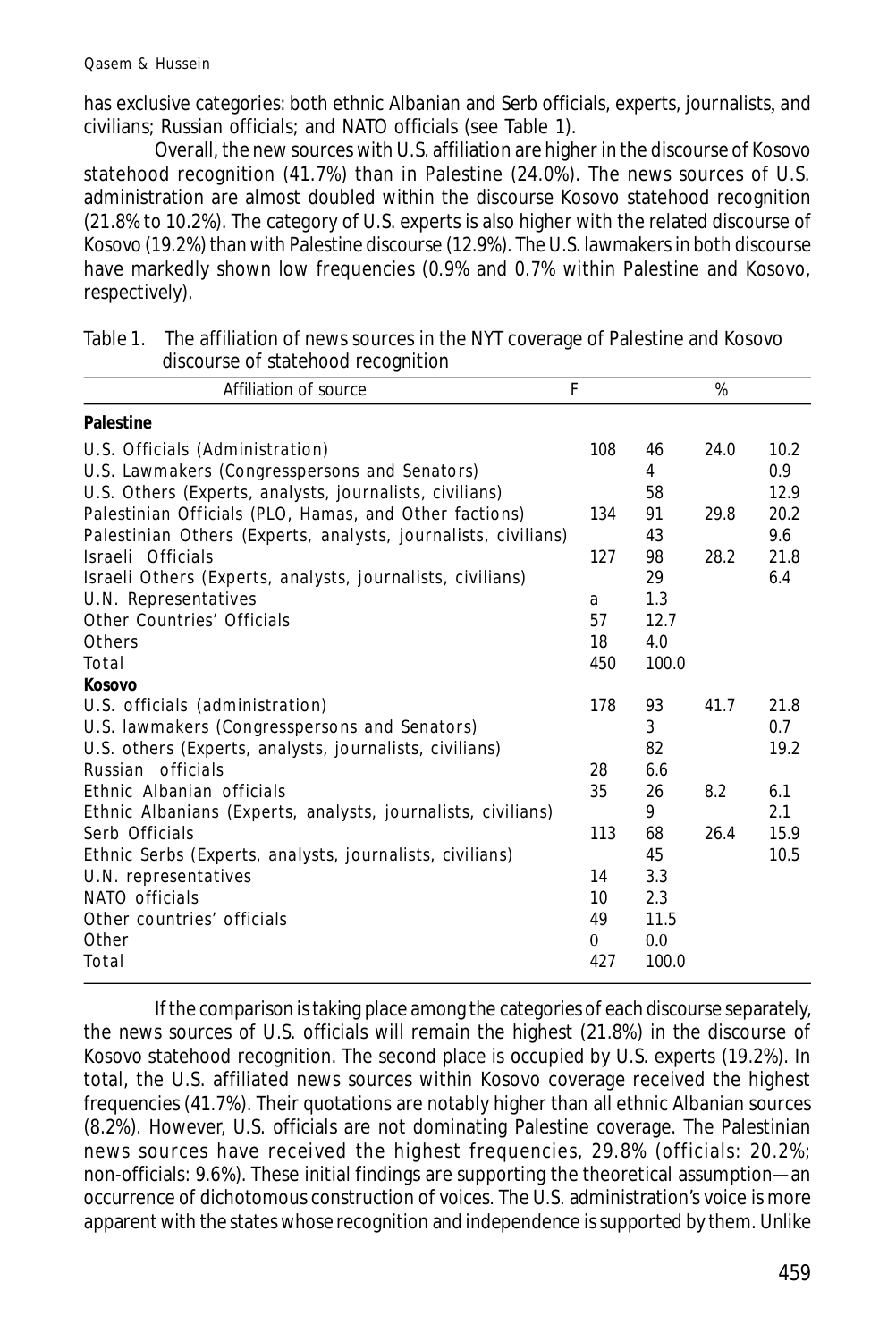the states that their recognition is opposed, the news sources of U.S. administration officials are not dominant. The lack of reliance on news sources of U.S. lawmakers has a significant indication. The U.S. Congress plays a key role in consenting and adopting most of the U.S. administration's policies, including those of foreign affairs. So, to limit their access to news content is somehow silencing the voice of the representatives of the American people.

The NYT reliance on news sources of the U.N. has appeared to be remarkably low. Only 1.3% and 3.3% of U.N. representatives appeared in both discourses. The U.N. is, at the main, involved in the process of statehood recognition as an international umbrella hosts all recognized countries. Upgrading Palestine status to observer state had taken place at the U.N. headquarter. More reliance on U.N. representatives should have appeared within the concerning coverage. Had the coverage included more U.N. representative, the NYT reliance on other sources—including those of the U.S.—would have been lesser. The U.N. voice appears to be overshadowed by the dominance of U.S. administration voices. This denotes that there is an inclination to impose the viewpoint of U.S. foreign policy of statehood recognition—whether of support or opposition.

Another significant finding is the lack of reliance on Russian officials within the discourse of Kosovo statehood recognition. This category has completely disappeared from the discourse of Palestine statehood recognition, although Russia is one of the permanent members of the U.N. Security Council. It is also a member of the Middle East Quartet established in 2002 to mediate the Palestinian-Israeli conflict. The Russian voice in the discourse of Kosovo constitutes only 6.6% of the overall news sources. Russia holds an oppositional stance from Kosovo unilateral approach. They are against the U.S. administration's support of the Kosovo declaration of independence.

Israeli officials are almost frequent as the Palestinian officials. The NYT has relied on 21.8% of Israeli governmental news sources and 20.2% of official Palestinian sources. The voice of official ethnic Serbs within the discourse of Kosovo statehood recognition is also high (15.9%). These results demonstrate the NYT tendency to rely on allies' sources to construct more mobilization for the opposition than the support of statehood recognition. This justifies why Kosovo officials have appeared with only 6.1%. The discrepancy could be referred to as the growing international momentum to recognize Palestine. Hence, the U.S. opposition to the Palestine international recognition needs more mobilization than supporting Kosovo independence, which is already gaining international momentum.

Other countries' officials include governmental news sources of states have taken part in the discourse of Palestine and Kosovo statehood recognition. These countries are at the main Europeans, where the E.U., Britain, and Eastern European countries have occupied notable positions in supporting or opposing the recognition of both states under scrutiny. This category has received 12.7% and 11.5% within the discourse of Palestine and Kosovo, respectively. As for NATO officials, they have received 2.3% of Kosovo news sources. The NATO had participated in the 1999 bombings that resultantly led to U.N. administration of Kosovo.

For this reason, NATO officials have only been quoted about Kosovo recognition. However, merely following the affiliation of a news source is not enough to decide whether it supports or opposes the recognition of statehood. A U.S. official news source—for instance—may be quoted revealing a supportive stance for creating a Palestinian statehood. Or, an ethnic Serb official may occupy a position of a news source showing consent over the ethnic Albanians' declaration of Kosovo independence. Therefore, the following section includes further analysis of these categories of news sources.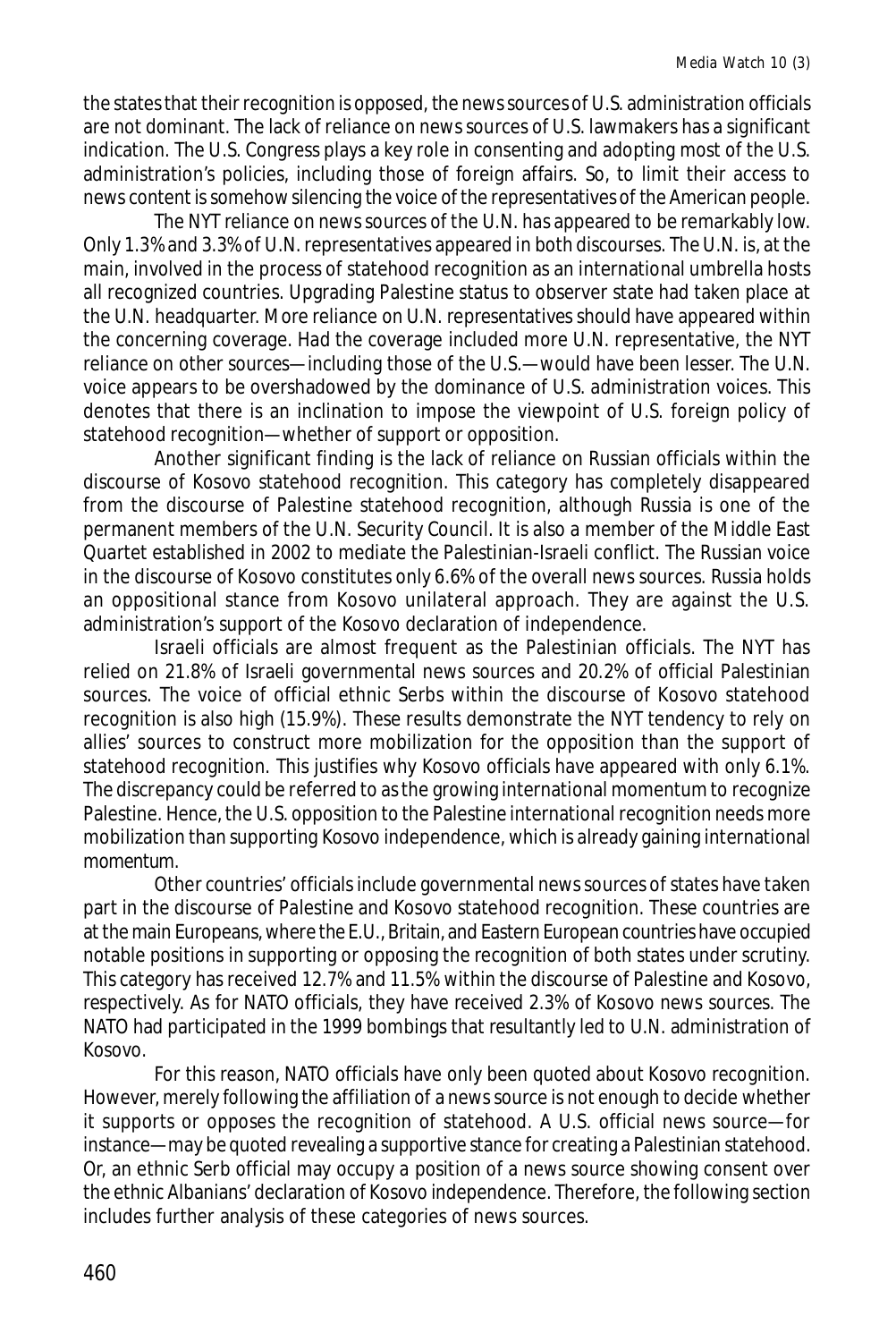# Power Index: Reverberating the U.S. Policy Voice

In the current analysis, the Power Index indicates the degree of allocating support voices to the U.S. foreign policy of statehood recognition. Zaller and Chiu (1996) contend that the voices that fall in line with the U.S. foreign policy are dominant and have more accessibility than those who oppose. Consequently, the degree of the NYT reliance on news sources that support the related U.S. administration's foreign policy is examined—regardless of their affiliation. The news sources that support the U.S. foreign policy of backing Kosovo declaration of independence and opposing Palestine statehood recognition are coded as "Proponents."

Meanwhile, the news sources that have appeared against the concerned U.S. foreign policy are coded as "Opponents." The lexical choice and cohesion within the quotations of news sources are deemed determinant of labeling the news sources either "Proponents" or "Opponents." Overall, the findings show that the news sources within both Palestine and Kosovo coverage are markedly proponent and promoting the U.S. foreign policy of statehood recognition (see Table 2).

| Coverage  | Power index | Frequency | Percent |
|-----------|-------------|-----------|---------|
| Palestine | Proponent   | 273       | 61.6%   |
|           | Opponent    | 170       | 38.4%   |
|           | Total       | 443       | 100.0%  |
| Kosovo    | Proponent   | 302       | 72.4%   |
|           | Opponent    | 115       | 27.6%   |
|           | Total       | 417       | 100.0%  |

Table 2. The distribution of Power Index on the news sources within NYT coverage of Palestine and Kosovo statehood recognition<sup>1</sup>

<sup>1</sup>\*Note: Seven news sources from Palestine related coverage and ten from Kosovo related coverage were excluded as they are not applicable.

In detail, the analysis demonstrates that 61.6% are in line with the U.S. foreign policy of opposing Palestine statehood. Similarly, those "Proponent" news sources of the U.S. foreign policy toward Kosovo statehood recognition has also shown a higher percentage on the Power Index (72.4%). The news sources that hold the opposite stance from the U.S. foreign policy have only received 27.6% (Kosovo) and 38.4% (Palestine). Given that, it has to be further clarified following each category of news sources and its position through the Power Index to investigate how much of its news sources are in line/against the related U.S. foreign policy.

The U.S. administration officials have appeared almost completely "Proponent" of the related U.S. foreign policy in both discourses (100.0% and 96.7% in Palestine and Kosovo, respectively). Likewise, those of U.S. lawmakers are fully in line with the U.S. foreign policy (see Table 3). The voices of the U.S. lawmakers who opposed the U.S. foreign policy of supporting Kosovo recognition in one hand, and support the recognition of Palestinian statehood are avoided. In the same context, the U.S. experts and analysts within the discourse of Kosovo are dominant "Proponents" of the U.S. foreign policy (96.7%). Only 3.3% of the U.S. experts and analysts have shown disagreement with backing Kosovo declaration of independence. Such a result concurs with what Koehler (2016) referred to as "false balance." Although the analysis of the affiliation variable illustrates variety in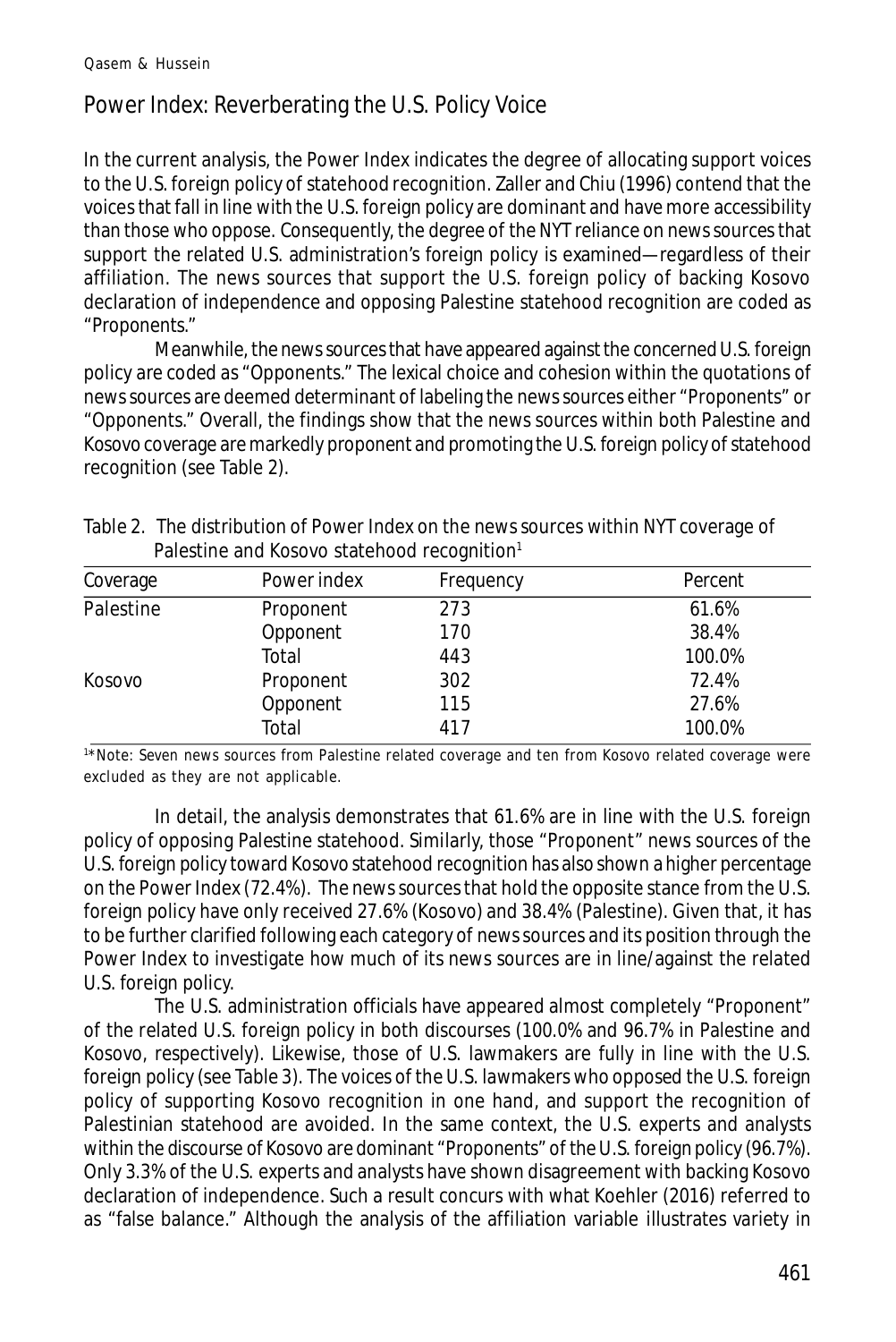news sources that should supposedly entail diversity in opinions, the U.S. official stand remains the most dominant. The U.S. experts within the discourse of Palestine statehood recognition are at the main expressing support for the U.S. related foreign policy. 78.9% of them are opposing the Palestinian unilateral approach or even the creation of a statehood. Meanwhile, only 21.1% of these news sources are opponents. The following excerpts are instances on news sources of U.S. administration officials who have been quoted voicing support of the related U.S. foreign policy:

|                               | ັ              |         |                |       |       |       |
|-------------------------------|----------------|---------|----------------|-------|-------|-------|
| Source affiliation            | Power Index    |         |                |       |       |       |
| <b>Palestine</b>              | Proponent      |         | Opponent       |       | Total |       |
|                               | N              | %       | N              | %     | N     | %     |
| U.S. administration officials | 46             | 100.0   | 0              | 0.0   | 46    | 100.0 |
| U.S. lawmakers                | 4              | 100.0   | 0              | 0.0   | 4     | 100.0 |
| U.S. others                   | 45             | 78.9    | 12             | 21.1  | 57    | 100.0 |
| Palestinian officials         | 18             | 20.0    | 72             | 80.0  | 90    | 100.0 |
| Palestinian others            | 29             | 67.4    | 14             | 32.6  | 43    | 100.0 |
| Israeli officials             | 76             | 78.4    | 21             | 21.6  | 97    | 100.0 |
| Israeli others                | 25             | 86.2    | 4              | 13.8  | 29    | 100.0 |
| U.N. representatives          | $\overline{0}$ | $0.0\,$ | 4              | 100.0 | 4     | 100.0 |
| Other countries' officials    | 20             | 36.4    | 35             | 63.6  | 55    | 100.0 |
| <b>Kosovo</b>                 | Proponent      |         | Opponent       |       | Total |       |
|                               | N              | %       | N              | %     | N     | %     |
| U.S. administration officials | 89             | 96.7    | 3              | 3.3   | 92    | 100.0 |
| U.S. lawmakers                | 3              | 100.0   | 0              | 0.0   | 3     | 100.0 |
| U.S. others                   | 74             | 91.3    | $\overline{7}$ | 8.7   | 81    | 100.0 |
| Russian officials             | $\theta$       | $0.0\,$ | 28             | 100.0 | 28    | 100.0 |
| Ethnic Albanians officials    | 22             | 100.0   | 0              | 0.0   | 22    | 100.0 |
| Ethnic Albanian others        | 8              | 88.9    | 1              | 11.1  | 9     | 100.0 |
| Ethnic Serb officials         | 19             | 28.4    | 48             | 71.6  | 67    | 100.0 |
| Ethnic Serb others            | 21             | 46.7    | 24             | 53.3  | 45    | 100.0 |
| U.N. representatives          | 13             | 100.0   | 0              | 0.0   | 13    | 100.0 |
| NATO officials                | 10             | 100.0   | 0              | 0.0   | 10    | 100.0 |
| Other countries' officials    | 42             | 89.4    | 5              | 10.6  | 47    | 100.0 |

Table 3. Detailed distribution of Power Index on the news sources of the NYT coverage of Palestine and Kosovo statehood recognition

Excerpt 1: *"Susan E. Rice, the American ambassador to the United Nations,* was dismissive of the entire exercise [upgrading Palestine status at the UNGA]. "Today's grand pronouncements will soon fade," she said. "And the Palestinian people will wake up tomorrow and find that little about their lives has changed" (Bronner and Hauser, November 30, 2012).

Excerpt 2: *"President Bush* wrote: "On behalf of the American people, I at this moment recognize Kosovo as an independent and sovereign state. I congratulate you and Kosovo's citizens for having taken this important step in your democratic and national development" (Kulish and Chivers, February 19, 2008).

Bearing in mind that both Palestine and Kosovo statehood creations are deemed unilateral moves, the news sources quoted in Excerpts 1 and two are articulating different standpoints. Both underlined news sources, the U.S. ambassador to the U.N. and the President of the U.S. are news sources affiliated to the U.S. administration. However, in Excerpt 1, the news source is quoted showing disagreement over the Palestinian bid at the U.N. to upgrade the status of Palestine into an observer state. The U.S. ambassador is reverberating the U.S. administration policy of opposing the Palestinian unilateral move. Such a news source is, therefore, coded as "Proponent" within the Power Index.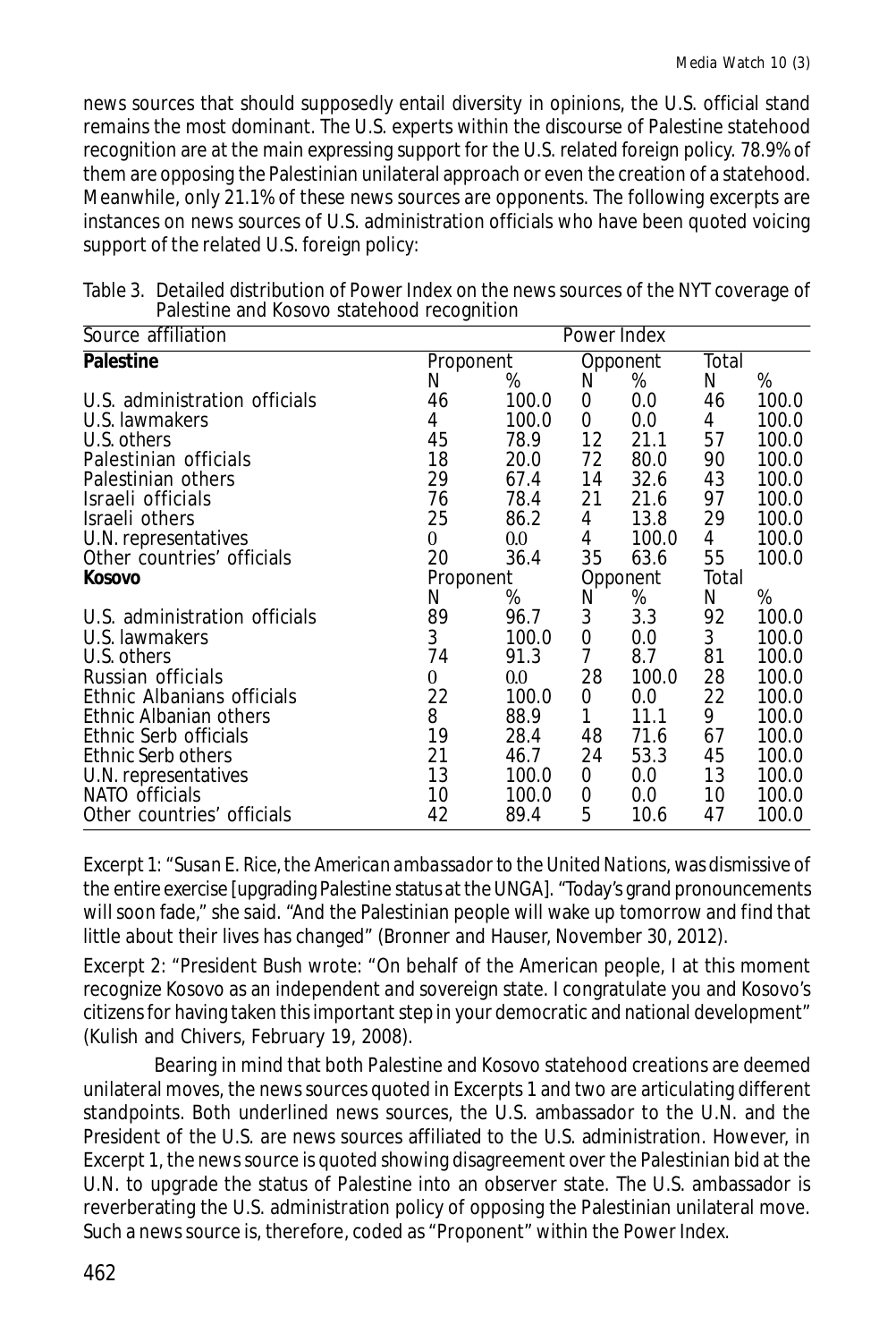On the other hand, the news source in Excerpt 2 is showing support of the Kosovo declaration of independence. The President of the U.S. as the head of the U.S. administration is quoted recognizing Kosovo statehood. Thus he is coded as a "Proponent." Excerpts 3 and 4 are also instances on news sources of U.S. experts who have been constructed within the related discourses of Palestine and Kosovo as "Proponent."

Excerpt 3: *"*But *Ms. Hijab of the Washington-based Al-Shabaka Group* said that Wednesday's move [of the State of Palestine joining the ICC] might have been unnecessary" (Rudoren, January 1, 2015).

Excerpt 4: "If the aim of intervention and state building is to bring order out of chaos, then we have succeeded in Bosnia and Kosovo and Macedonia," *said Christopher S. Chivvis, a Balkans specialist at the RAND Corporation* [an American nonprofit global policy think tank]*"* (Baker, July 22, 2010).

In Excerpt 3, the news source is a U.S. expert in the Palestinian-Israeli conflict commenting on the Palestinian move of joining the ICC. The expert sees that this unilateral Palestine move is "unnecessary." She is coded as a "Proponent." Although the news source in Excerpt 4 is a U.S. expert, his employment within the text serves to support rather than oppose. As an expert in the Balkans, he is quoted emphasizing that the U.S. role of supporting the separatists' movements, including Kosovo, is a successful mission. It was meant, according to him, to help to stabilize the Balkan region. It is clear that this news source is in line with the U.S. foreign policy of supporting the Kosovo declaration of independence. Similarly, the following excerpts are also instances of using news sources of U.S. lawmakers to support the U.S. foreign policy of statehood recognition:

Excerpt 5: *"Calling the Palestinian bid* [at the UNGA] "an unhealthy step that could undermine the peace," *Senator Lindsey Graham, Republican of South Carolina,* said that he and other senators, including *Charles E. Schumer, Democratic of New York,* would be closely monitoring the situation" (Bronner and Hauser, November 30, 2012).

Excerpt 6: *"Mr. Biden* [Senator Joseph R. Biden Jr. of Delaware] later supported Kosovo's independence despite protests from Moscow" (Gordon, August 24, 2008).

Besides that the degree of reliance on news sources of U.S. lawmakers is notably low, the distribution according to the Power Index shows their full support of the related U.S. foreign policy statehood recognition. The data offer no single quotation of a Congressperson or a Senator who is supporting the recognition of Palestine statehood or opposing Kosovo declaration of independence. In Excerpt 5, the news sources are a combination of U.S. lawmakers from both Republican and Democrats parties. This reveals that both Houses are showing consent over rejecting the Palestinian bid at the U.N. Again, their voice is reverberating the U.S. administration's policy of opposing this unilateral move. In Excerpt 6, the then Senator of Delaware is indirectly quoted showing support of Kosovo independence. Both news sources are considered "Proponents."

Table 3 also demonstrates a significant distinction through the distribution of the Power Index within the U.N. representatives. They have appeared as completely "Opponents" with the U.S. foreign policy of opposing Palestine statehood recognition. This means that the U.N. representatives who have occupied positions as news sources within the related discourse are showing no objection to what the Palestinians have unilaterally achieved. They are showing an almost similar position about Kosovo declaration of independence, and therefore they have appeared as completely "Proponents" to the U.S. related foreign policy (see Excerpt 7 and 8).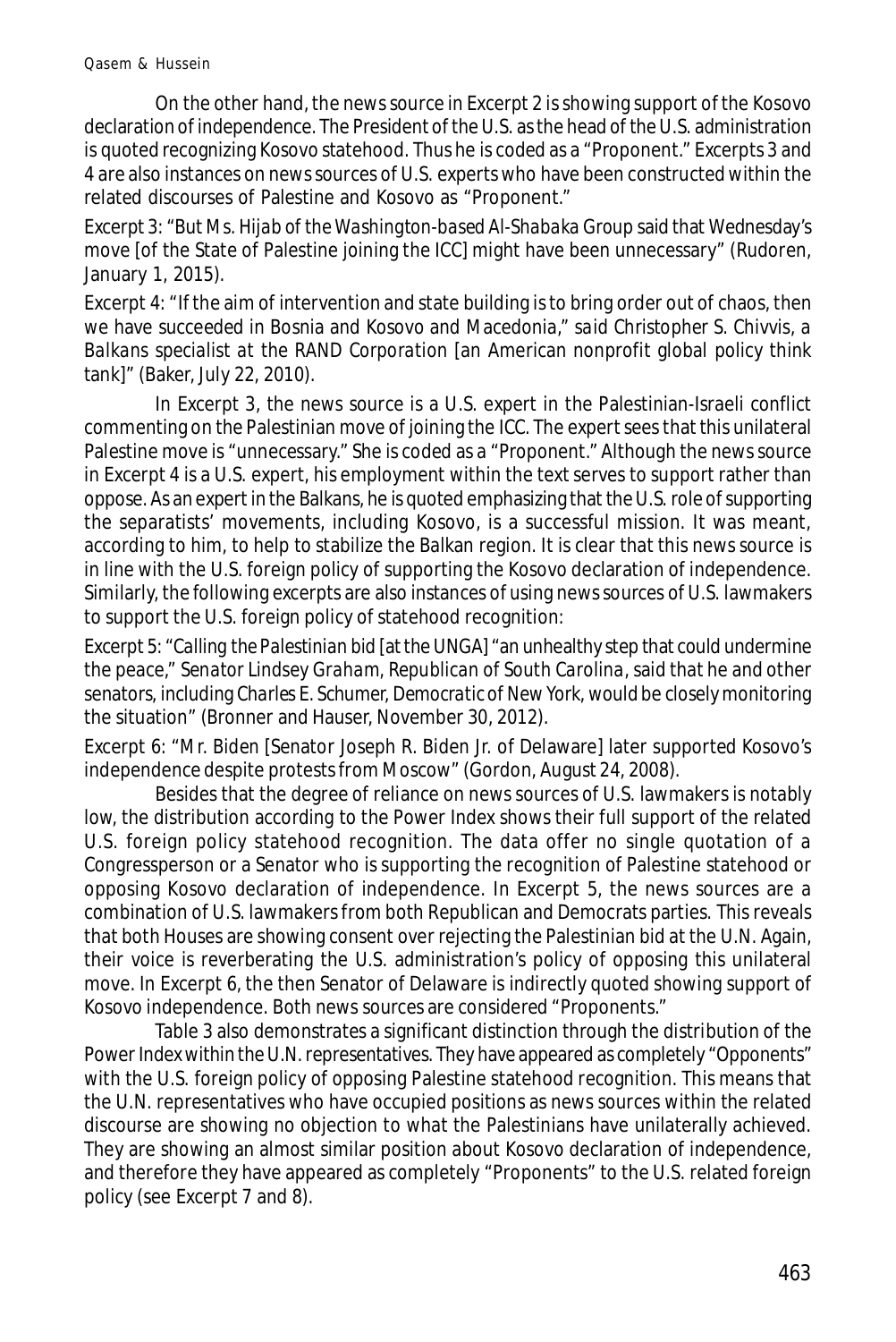Excerpt 7: *"A United Nations spokesman…* said: "It's incumbent on the new Israeli government to… realize the creation of a viable Palestinian state living in peace and security alongside Israel" (Hadid, March 19, 2015).

Excerpt 8: *"Hisashi Owada, president of the International Court of Justice,* said that international law contained "no prohibition on declarations of independence" and consequently that Kosovo's declaration "did not violate international law" (Bilefsky, July 23, 2010).

The Russians have only been found within Kosovo data. There was no single Russian news source quoted either directly or indirectly within Palestine data. However, those Russian officials within Kosovo data are totally against the U.S. foreign policy of supporting Kosovo independence. Therefore, they have appeared as fully "Opponents." Contrariwise, the NATO officials have appeared as completely "Proponents." The U.S. is one of the founders of the alliance. Neither Russia nor Serbia are members of NATO. Besides, NATO played a key role in separating Kosovo from Serbia through a military intervention in 1999. Russia took an opposite stance from the intervention or even having U.S. military bases in Eastern Europe. The following excerpts are examples of news sources of both Russian and NATO officials within the discourse of Kosovo statehood recognition, respectively:

Excerpt 9: *"The Russians* insisted that independence for Kosovo would be a serious affront" (Cooper et al., August 18, 2008). *"Vladimir V. Putin, Russia's former president, and the current prime minister* have said Russia could never accept a NATO presence in the Caucasus" (Traub, August 10, 2008).

Excerpt 10: "Our mandate is to ensure a safe and secure environment and to assure the freedom of movement through all of Kosovo," said *James Appathurai, a NATO spokesman"* (Bilefsky, March 18, 2008).

As stated earlier, the official Palestinian have occupied 20.2% of all the news sources that appeared within the discourse of Palestine statehood recognition. Although this percentage is relatively high if compared with the ethnic Albanian officials (6.1%), the distribution of Power Index shows the significant distinction. Table 3 demonstrates that 20.0% of Palestinian officials are "Proponents" of opposing the recognition of a Palestinian state. In other words, almost a quarter of the Palestinian officials are quoted opposing the creation and recognition of the State of Palestine. This shows a lack of consensus over the Palestinian unilateral moves in this direction. So, highlighting official Palestinian voices that are against the recognition of Palestine state policy serves to undermine the Palestinian moves themselves. On the other hand, the ethnic Albanian officials have shown full support of the declaration of independence. None of them was against the creation and recognition of the State of Kosovo.

The Palestinian experts, analysts, and civilians have shown significant support of the related U.S. foreign of policy. More than two-thirds (67.4%) of this category are demonstrating opposition to the creation of Palestinian statehood. Contrariwise, the nonofficials ethnic Albanians are marked, showing greater support and desire about the declaration of independence. Only 11.1% of them are "Opponents." At the main, those who are against support the partition of the northern part of Kosovo, which hosts the majority of ethnic Serb Kosovars. Therefore, their voices are not totally against the declaration of independence as in the case with their counterparts of Palestinian news sources. Excerpts from 11 to 14 clarify such a discrepancy. A population that desires to separate and establish its sovereign and independent state is one of the main constituents of validating the creation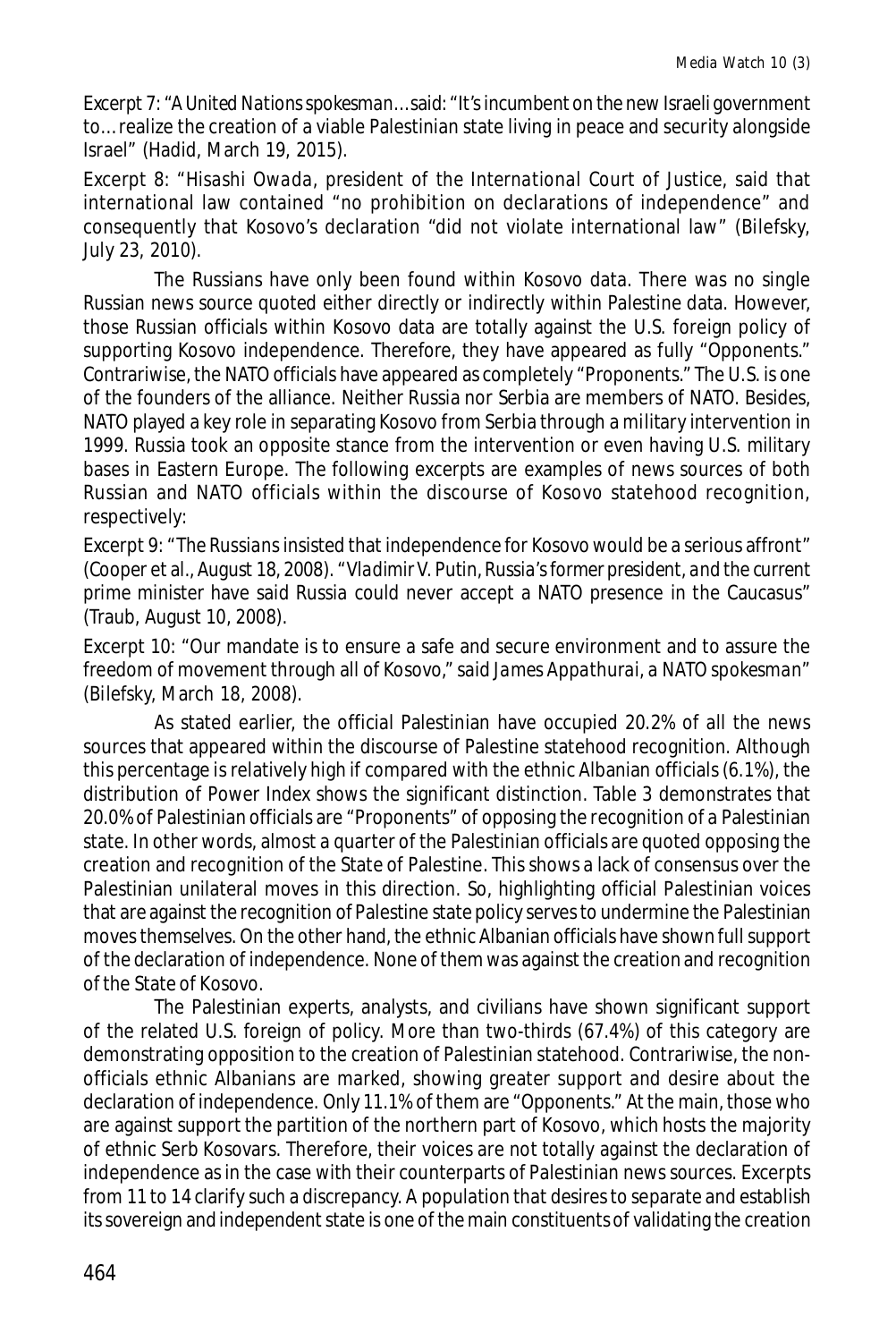and recognition of a given statehood according to the Declarative Theory in the international law (see Dixon, 2005, pp. 105-108). Therefore, dominating or suppressing the existence of this constituent among population helps to subsequently legitimize or delegitimize the creation and recognition of statehood.

Excerpt 11: "The peaceful solution [of joining ICC] doesn't bring any result," said *Jalal Mahmoud, 23* [a Palestinian civilian]*.* "I don't want to participate in the march. It is useless,"… *Mahdi Abdul-Hadi, Director of the Palestinian Academic Society for the Study of International Affairs,* said criticism of the Palestinian Authority from the public and intellectuals had mounted in recent weeks" (Rudoren, January 1, 2015).

Excerpt 12: *"Salah Bardawil, another Hamas leader,* said that *Mr. Abbas* [the PA president]*…* "Does not have constitutional legitimacy" (Al Waheidi and Rudoren, January 15, 2015).

Excerpt 13: "Independence of Kosovo is a catharsis," said *Antoneta Kastrati, 26, an Albanian* [civilian]*"* (Bilefsky, February 18, 2008). *"I deeply believe we* [Albanians and Serbs] *can live together," Mr. Mripa* [ethnic Albanian civilian] said" (Brunwasser, October 2, 2011).

Excerpt 14: "We reject it [the partition of Kosovo] 100 percent," *Kosovo's Deputy Prime Minister, Hajredin Kuqi,* said… "We want to help create cooperation between Serbs and Albanians in Kosovo—not division" (Bilefsky, March 25, 2008).

The Israelis and ethnic Serbs at the main oppose the statehood creation and recognition of both Palestine and Kosovo. Table 3 shows further distinctions in this respect. Despite that, the analysis reveals higher reliance on ethnic Serb news sources than ethnic Albanians, 28.4% of ethnic Serb officials and 46.7% of ethnic Serb experts, analysts and civilians have appeared to be in line with the U.S. foreign policy of supporting Kosovo independence. These percentages indicate that the Serbian opposition of the creation and recognition of Kosovo statehood is far from reaching consensus. However, they are more quoted than the ethnic Albanians in a way that shows their lack of consensus over the opposition, which justifies the high percentages of being "Proponents."

Only 21.6% of Israeli officials and 13.8% of Israeli experts, analysts and civilians are "Opponents." This means that 78.4% and 86.2% of official and non-official Israeli news sources are supporting the U.S. foreign policy of opposing the Palestinian unilateral approach. The following excerpts are examples of Serbian and Israeli news sources quoted reverberating the U.S. foreign policy:

Excerpt 15: "Mr. Tadic [the President of Serbia]… I also tried to calm the situation by sending top officials to Kosovo to negotiate with NATO. "We do not want any war," *Mr. Tadic said"* (Dempsey, July 28, 2011). "If we return to the dark isolation of the Milosevic years [former president of Serbia who controlled Kosovo]*,* it will be a disaster for this country [Serbia]," she [Serbian civilian] said" (Bilefsky, April 26, 2008).

Excerpt 16: *"Israel's Foreign Ministry* said it was "disappointed" by the Vatican's decision [to recognize the State of Palestine], and that the recognition would "not advance the peace process" (Rudoren and Hadid, May 14, 2015). "But *Ms. Raanan,* 49, a teacher of public policy at a regional college [Israeli civilian], also said that Israel should face the legal consequences of its settlement-building policies, an untypical view in Israel" (Kershner, May 5, 2014).

The news sources of other countries' officials chiefly include officials from countries were involved in supporting or opposing the recognition of Palestine and Kosovo statehood. The U.S., Russia, Israel, and Serbia have been excluded from this category. It has received low frequencies (12.7% with Palestine and 11.5% with Kosovo). Table 3 demonstrates a significant distinction. 63.6% of other countries' officials—chiefly from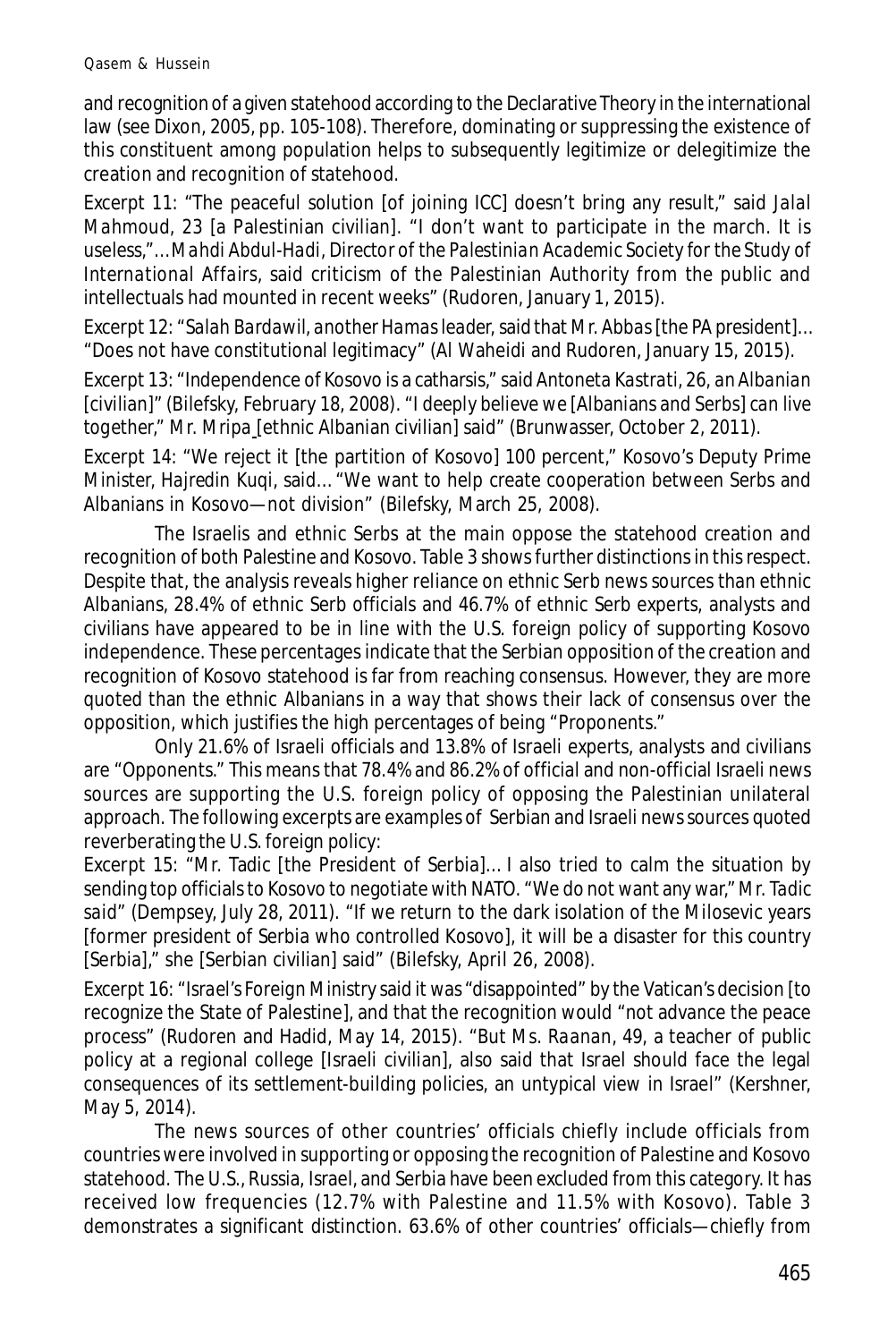the EU—have appeared as "Opponents" within Palestine data. Meanwhile, only 10.6% are "Opponents" to Kosovo independence. This difference could be justified as the international recognition of the State of Palestine has been larger than Kosovo (138 to 111 out of the 193 U.N. member states, respectively). There also was a wave of successful European parliamentary votes to push their governments to recognize the State of Palestine. However, these parliamentary resolutions and official recognition were seen as abandoning the American camp and playing against their foreign policy (see Excerpt 17 and Excerpt 18).

Excerpt 17: "As the vote [of U.N. to grant Palestine an observer status] approached, a handful of European nations moved away from the American camp… *France and Spain* have said they will vote for the resolution" (Gordon and Lander, November 29, 2012).

Excerpt 18: *"France's foreign minister* said the declaration [of Kosovo independence] was "a victory for common sense" (Kulish and Chivers, February 19, 2008).

### **Discussion and Conclusion**

Several studies correspond with the current findings (Hallin, 1984; Brown et al., 1987; Bennett, 1990; Zaller & Chiu, 1996; Herman and Peterson, 2000; Hertog, 2000; Dimitrova and Connolly-Ahern, 2007; Bennett et al., 2007; Bharthapudi, 2012; Schwalbe, 2013; Schwalbe & Dougherty, 2015; Kruger, 2015; Koehler, 2016; Zollmann, 2017). At large, the NYT discourse of statehood recognition of both Palestine and Kosovo have been constructed with an overbearing reliance on official news sources. In spite of being crucial criteria of statehood, the Palestinian and Kosovo populations (non-officials) were slightly resorted to. Regardless of the affiliation, only 28.9% are non-official news sources that have been used in Palestine statehood discourse comparing to 64.4% of official news sources. Similarly, Kosovo discourse shows 31.8% of non-official news sources and 52.7% of officials.

The current findings support the argument of the hegemony of dominant ideology over mainstream media, especially in democratic societies. The conclusion that could be drawn asserts on the PM's premise and triangulates with Altheide's (1984) notion of media practices and the hegemony of prevailing ideology. Both U.S. officials and ally regimes—as news sources—are expected to be employed heavily and uncritically (Herman and Chomsky, 2002, pp. 34.35; see also Kennis, 2015a). Altheide (1984) also contends that mainstream media reverberate the leading ideology in a given society, and are subject to the control of economic interests, through several notions. On top of them lies a set of routines, guidelines, and orientations (p. 478). This notion is represented in the structural factor (filter) of the PM: the free accessibility of powerful elites' voices to the media texts. Likewise, Herman (1993) backs this perspective by asserting on the role of economic motivations in creating partiality toward the U.S. administration's news sources as they provide "credible stories." However, it has been argued that journalists intentionally practice these routines. They are compelled to the leading ideology and economic interests of elites (Chaney, 1981, p. 117; Bennett, 2016, p. 15). Also, the PM refers to the economic standards that give preference to powerful sources as they are less costly and offer supposed credibility (Herman and Chomsky, 1988). In this connection, the PM calls for examining these journalists' routines, particularly what they termed as the "filter of powerful news sources accessibility." The current findings confirm the influential role as a structural factor (filter) in manufacturing public consent. These news sources are echoing the U.S. foreign policy's voice through the NYT discourse.

Supporting this conclusion, Hall et al. (1978) see the relationship that combines the journalists and their news sources as designed in dominance. They classify the official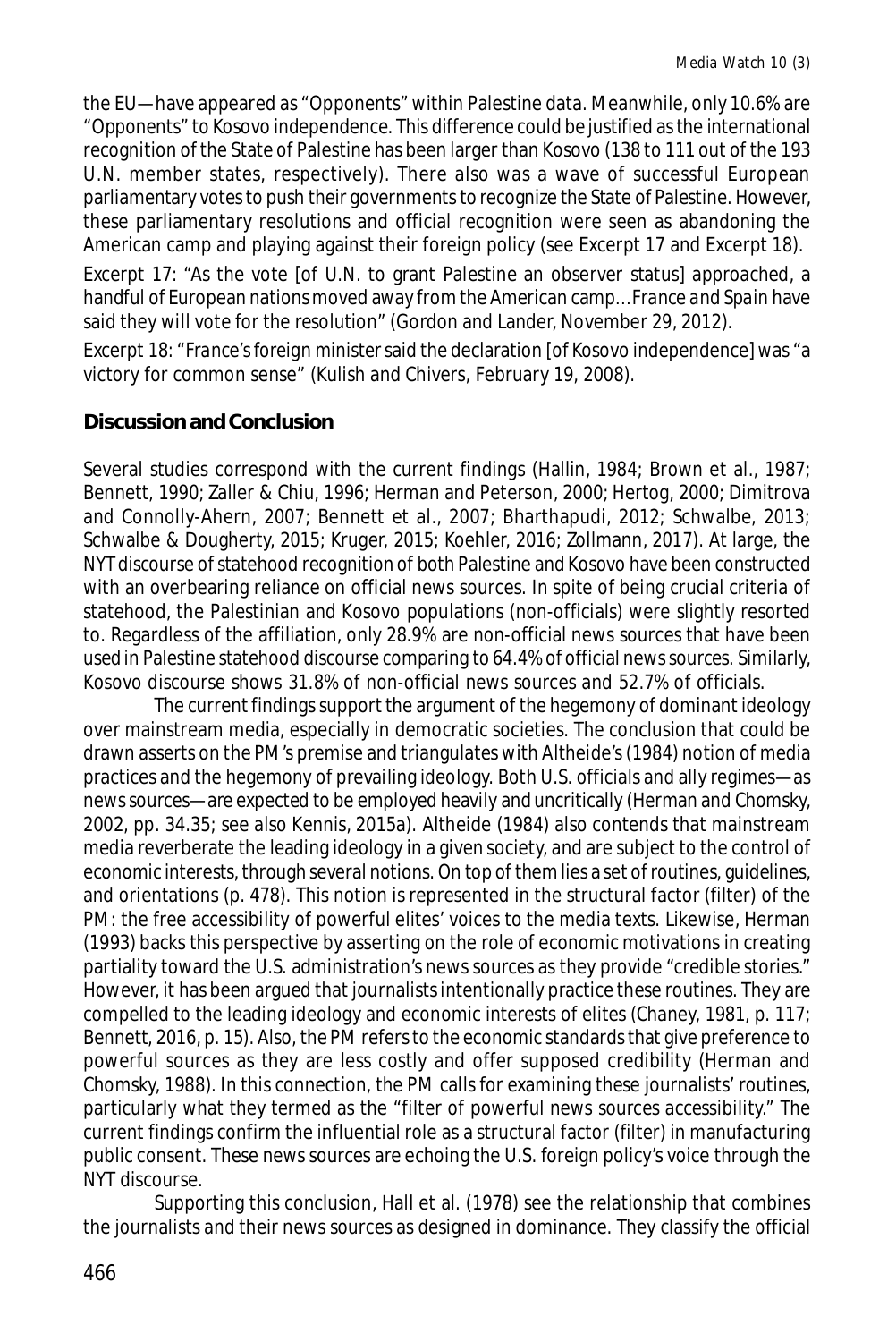voices as "primary definers," who introduce the first definition of a given situation. On the other hand, the media constitute the "secondary definers," where they systematically confirm the primary definition. The opposite voices are classified as "counter definers." Their voices are backgrounded and marginalized, if not omitted at all (Bacon & Nash, 2003; 2004). The "issue definition" of Hall's et al. (1978) triangulates with Bennett (1990), Zaller and Chiu's (1996) "indexing," concurring with the current findings and conclusion. Both concepts are corresponding to the structured over-accessing of powerful political and economic elites to the social production of news, where the interpretations they provide support their powerfulness and dominance (Bacon & Nash, 2004, p. 21).

What is on the agenda of powerful elites will, therefore, be repeatedly delivered to the public through the mainstream media. According to Bennett (2016), there is an inverse relationship between the popularity of a media outlet and the dominance of government propaganda. The more the media are mainstream, the less they are challenging the accessibility of the powerful elites' voices to their content (p. 17). In other words, the mainstream media are emphasizing on the viewpoint/"definition" of official news sources. Or as Hall et al. (1978) earlier put it, "secondary definers." So, in spite of the clear existence of counter voices that also hold credibilities, such as the news sources of U.N. representatives and the Russians in this article, the official sources of U.S. administrations and its allies enjoy the privilege of free accessibility to the public. In the end, *"with so few opposition voices in the news, who and what were the American people to believe?"* (Bennett, 2016, p. 14).

### **References**

- Altheide, D. (1984). Media hegemony: A failure of perspective. *Public Opinion Quarterly, 48*(2), 476-490.
- Al Waheidi, M., & Rudoren, J. (January 15, 2015). Rival Palestinian checkpoints in Gaza show cracks in reconciliation pact. *The New York Times.* ProQuest Document ID: 1645507741.
- Aqtash, N., Seif, A., & Seif, A. (2004). Media coverage of Palestinian children and the Intifada. *Gazette: The International Journal for Communication Studies, 66*(5), 383-409.
- Arqoub, O., & Ozad, B. (2019). Israel media gatekeeper during Gaza War 2014 coverage: Case of study of Yedioth Ahronotho newspaper. *Media Watch, 10*(1), 22-40.
- Bacon, W., & Nash, C. (2003). How the Australian media cover humanitarian issues. *Australian Journalism Review, 25*(2), 5-30.
- Bacon, W., & Nash, C. (2004). Stories in distress: Three case studies in Australian media coverage of the humanitarian crisis. *Australian Journalism Review, 26*(1), 19-39.
- Baker, P. (July 22, 2010). Conflicts resurface with lessons on nation-building. *The New York Times.* ProQuest Document ID: 626172364.
- Bagdikian, B. (2004). *The new media monopoly.* Boston: Beacon Press.
- Balabanova, E. (2010). Media power during humanitarian interventions: Is Eastern Europe any different from the West? *Journal of Peace Research, 47*(1) 71-82.
- Balabanova, E. (2017). *Media, war, and politics: Comparing the incomparable in Western and Eastern Europe.* 2nd ed. Hampshire: Ashgate Publishing Company.
- Bennett, W., Lawrence, R., & Livingston, S. (2007). *When the press fails: Political power and the news media from Iraq to Katrina.* Chicago: University of Chicago Press.
- Bennett, W. (2016). *News: The politics of illusion*, 10<sup>th</sup> ed. Chicago: The University of Chicago Press.
- Bennett, W. (1990). Toward a theory of press-state relations in the United States. *Journal of Communication 40*(2), 103-125.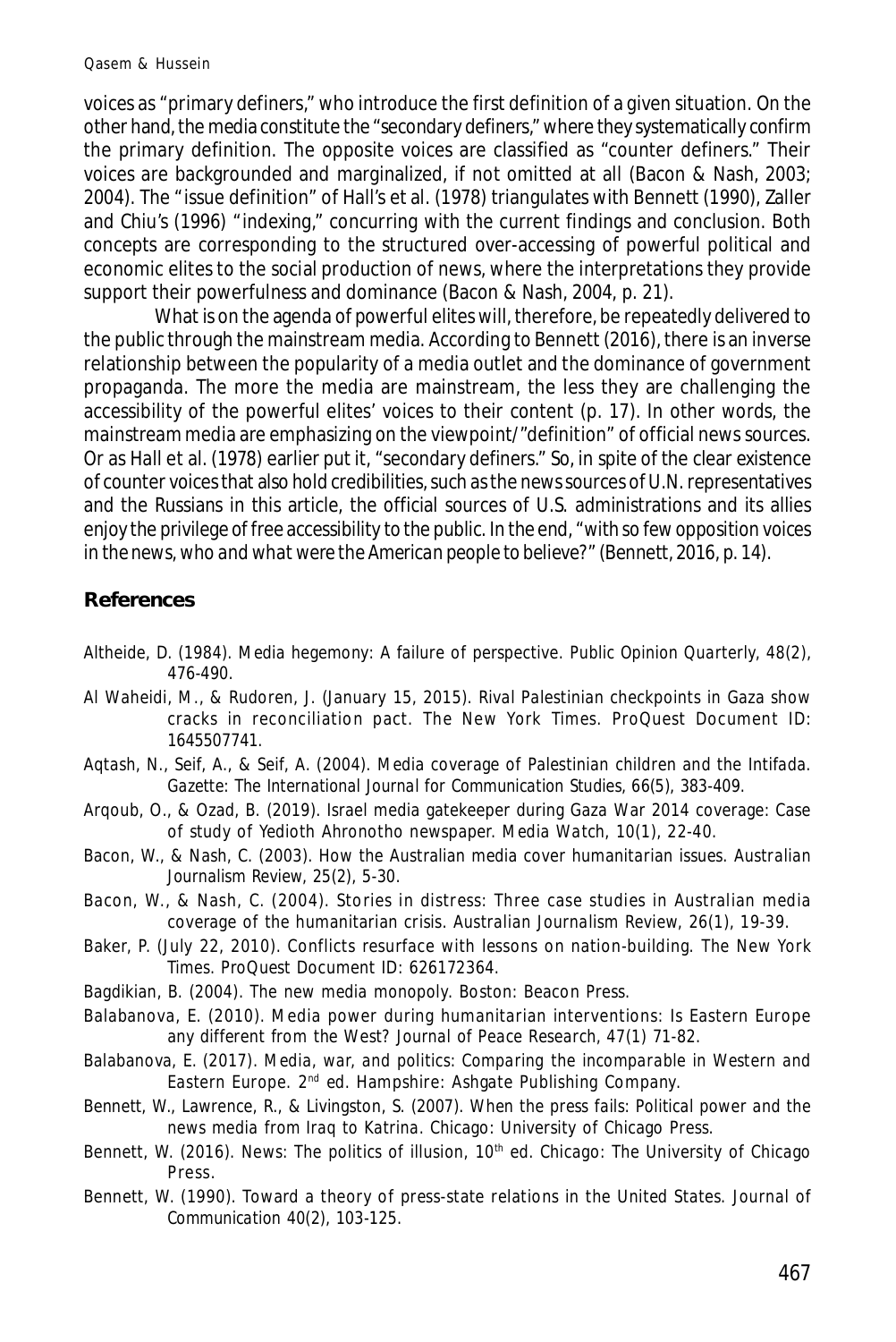Bharthapudi, K. (2012). Save "us" and let "them" die: Critical discourse analysis of how New York times sold U.S. policies toward Rwandan genocide and Kosovo crisis. *Doctoral Dissertation,* Carbondale: Southern Illinois University.

- Bilefsky, D. (April 26, 2008). Serbia's most famous survivor fears that recent history will repeat itself. *The New York Times.* ProQuest Document ID: 433825629.
- Bilefsky, D. (July 23, 2010). Kosovo's declaration of independence is within the law, U.N. rules. *The New York Times.* ProQuest Document ID: 642532589.

Bilefsky, D. (March 18, 2008). Dozens hurt as Serbs clash with Kosovo peacekeepers. *The New York Times.* ProQuest Document ID: 433808873.

Bilefsky, D. (March 25, 2008). Serbia, formally urging partition of independent Kosovo, is rebuffed by Albanians. *The New York Times.* ProQuest Document ID: 433798371.

Boaz, C. (2005). War and foreign policy framing in international media. *Peace Review: A Journal of Social Justice, 17*(4), 349-356.

- Boyd-Barrett, O. (2004). Judith Miller, the New York Times, and the Propaganda Model. *Journalism Studies, 5*(4), 435-449.
- Bronner, E., & Hauser, C. (November 30, 2012). U.N., in blow to the U.S., heightens the status of Palestine. *The New York Times.* ProQuest Document ID: 1220784002.

Brunwasser, M. (October 2, 2011). Support slips for Serbian autonomy in a new country. *The New York Times.* ProQuest Document ID: 895684379.

Brown, J., Bybee, C., Wearden, S., & Straughan, D. (1987). Invisible power: Newspaper news sources and the limits of diversity. *Journalism Quarterly, 64*(1), 45-54.

Chaney, D. (1981). Public opinion and social change: the social rhetoric of documentary and the concept of news. In E. Katz and T. Szecsko (Eds.) *Mass media and social change* (pp. 115-136). Beverly Hills: Sage.

Chomsky, N. (1991). International terrorism: Image and Reality. In A. George (Ed.), *Western state terrorism* (pp. 12-43). New York: Routledge.

Chomsky, N. (2016). *Who rules the world?* London: Hamish Hamilton.

Cooper, H., Chivers, C., & Clifford, J. (August 18, 2008). How a squabble became a showdown. *The New York Times.* ProQuest Document ID: 433908074.

Dempsey, J. (July 28, 2011). Kosovo firebombing underscores new ethnic tensions. *The New York Times.* ProQuest Document ID: 879455948.

Dickson, S. (1992). Press and US policy toward Nicaragua, 1983-1987: A study of the New York Times and Washington Post. *Journalism & Mass Communication Quarterly, 69*(3), 562-571.

Dixon, M. (2005). *Textbook on international law* (5<sup>th</sup> Ed). Oxford: Oxford University Press.

DiMaggio, A. (2017). The Propaganda Model and manufacturing consent: U.S. public compliance and resistance. In J. McGilvray (Eds.), *the Cambridge Companion to* Chomsky, 2<sup>nd</sup> ed., (pp. 275-294). Cambridge: Cambridge University Press.

Dimitrova, D., & Connolly-Ahern, C. (2007). A tale of two wars: Framing analysis of online news sites in coalition countries and the Arab World during the Iraq War. *The Howard Journal of Communications, 18*(2), 153-168.

Falk, R. (2013). Foreword. In M. Qafisheh (Eds.), *Palestine membership in the United Nations: Legal and practical implications*, (pp. xv-xix). Newcastle: Cambridge Scholars Publishing.

Gordon, M. (August 24, 2008). A democratic leader on foreign policy, in Iraq and, earlier, the Balkans. *The New York Times.* ProQuest Document ID: 433906037.

Gordon, M., & Landler, M. (November 29, 2012). U.S. and Israel look to limit the impact of U.N. vote on Palestinian Authority. *The New York Times.* ProQuest Document ID: 1220561602.

Grinberg, N., Joseph, K., Friedland, L., Swire-Thompson, B., & Lazer, D. (2019). Fake news on Twitter during the 2016 U.S. presidential election. *Science, 363*(6425), 374-378.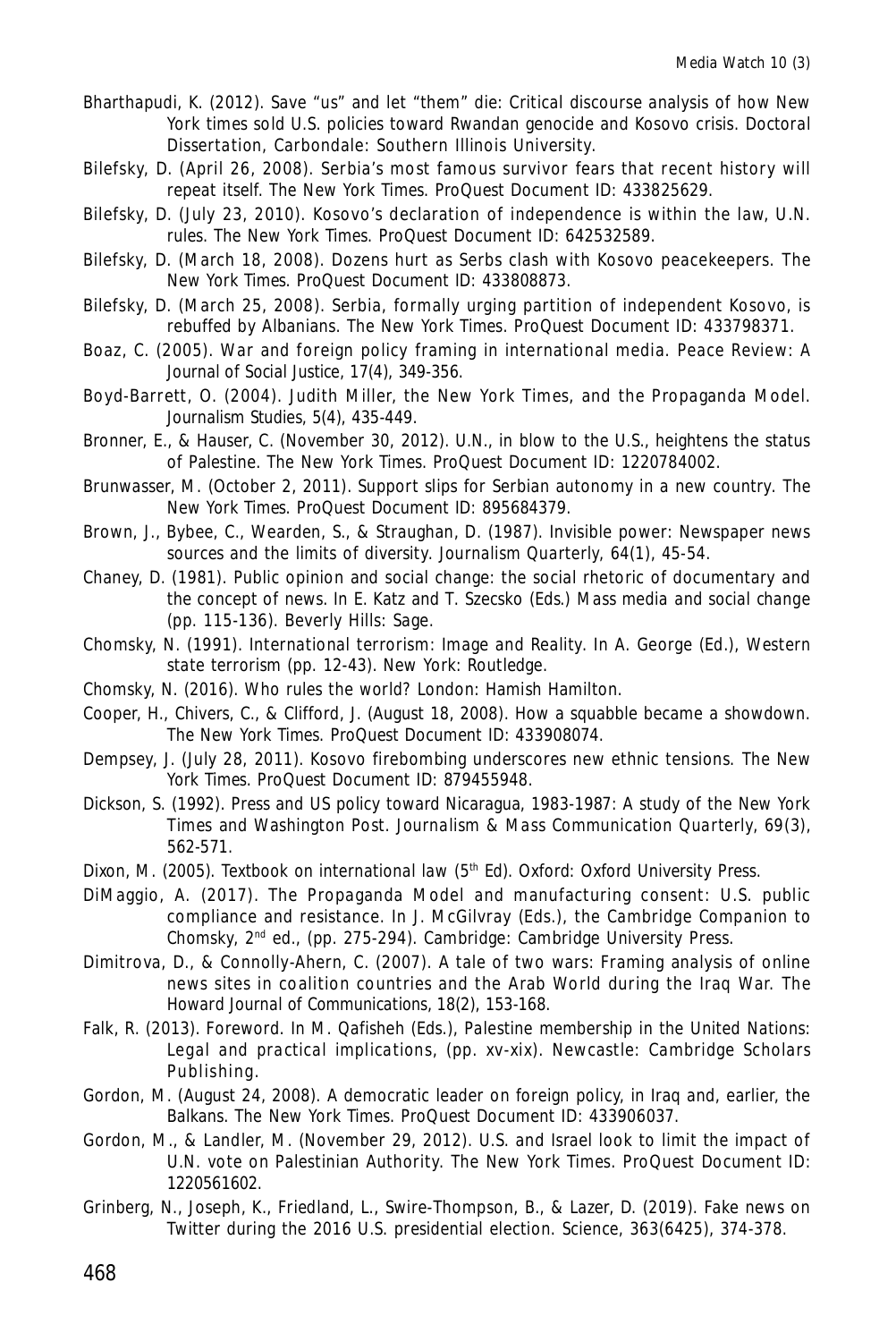- Guyot, J. (2009). Political-economic factors are shaping news culture. In: P. Preston (Eds.), *Making the news: Journalism and news culture in Europe*, (pp. 92-109). London: Routledge.
- Hadid, D. (March 19, 2015). Palestinian leaders see validation of their statehood effort. *The New York Times*. ProQuest Document ID: 1664387376.
- Hallin, D. (1984). The media, the war in Vietnam, and political support: A critique of the thesis of an oppositional media. *The Journal of Politics, 46*(1), 2-24.
- Hall, S., Critcher, C., Jefferson, T., Clarke, J., & Robert, B. (1978). *Policing the crisis: Mugging, the state, and law and order.* London: The MacMillan Press LTD.
- Herman, E., & Chomsky, N. (1988). *Manufacturing consent: The political economy of mass media.* New York: Pantheon Books.
- Herman, E., & Chomsky, N. (2002). *Manufacturing consent: The political economy of mass media.* 2 nd ed., New York: Pantheon Books.
- Herman, E., & Peterson, D. (2000). CNN: Selling NATO's war globally. In P. Hammond and E. Herman (Eds.) *Degraded Capability: The media and Kosovo Crisis* (pp. 111-122). London: Pluto Press.
- Herman, E. (1993). The media's role in U.S. foreign policy. *Journal of International Affairs, 47*(1), 23-45.
- Herman, E (2000). The propaganda model: A retrospective. *Journalism Studies, 1*(1), 101-112.
- Herman, E. (1996). The propaganda model revisited. *Monthly Review, 48*(3), 115-128.
- Herman, E. (2018). The Propaganda Model revisited. *Monthly Review, 69*(8), 42-54.
- Hertog, J. (2000). Elite press coverage of the 1986 US-Libya conflict: A case study of tactical and strategic critique. *Journalism & Mass Communication Quarterly, 77*(3), 612-627.
- Hertsgaard, M. (1988). *On bended knee: The press and Regan presidency.* New York: Farrar, Straus, and Giroux.
- Hossain, M. (2015). Manufacturing consent: Framing the liberation war of Bangladesh in the U.S. and UK media. *Journalism, 16*(4), 521-535.
- Ismail, A. (2010). When the "fortress crumbled": The Israel-Jenin story in US news media. *Communication, Culture & Critique,* 3(1), 66-84.
- Kennis, A. (2015a). Indexing state-corporate propaganda? Evaluating the indexing, propaganda, and media dependence models on CNN and CNN en Español's coverage of Fallujah, Iraq. *Global Media and Communication, 11*(2), 103-130.
- Kennis, A. (2015b). An unworthy social movement? An evaluation of the Media Dependence Model and the news media performance of the New York Times on Vieques. *Communication, Culture & Critique, 9*(3), 438-457.
- Kershner, I. (May 5, 2014). After failed peace talks, pushing to label Israel as occupier of Palestine. *The New York Times.* ProQuest Document ID: 1520722332.
- Koehler, D. (2016). Can journalistic "False Balance" distort public perception of consensus in expert opinion? *Journal of Experimental Psychology: Applied, 22*(1), 1-11.
- Kozol, W. (2004). Domesticating NATO's war in Kosovo/a: (In) visible bodies and the dilemma of photojournalism. *Meridians, 4*(2), 1-38.
- Kruger, U. (2015). Manufacturing consent through integration: Social networks of German journalists in the elite milieu and their effects on coverage. *European Journal of Communication, 30*(2), 152-170.
- Kulish, N., & Chivers, C. (February 19, 2008). The U.S. and much of Europe recognize Kosovo, which also draws expected rejection. *The New York Times.* ProQuest Document ID: 433779509.
- Lancaster, K. (2008). New media coverage of the Iraq war in Basra, fall 2007: A case study in "spinning" news for the state. *International Journal of Communication, 2,* 976-992.
- Lauterpacht, H. (1947). *Recognition in international law.* Cambridge: Cambridge University Press. Lippmann, W. (1922). *Public opinion* (1<sup>st</sup> Ed.). New York: Harcourt, Brace, and Company.